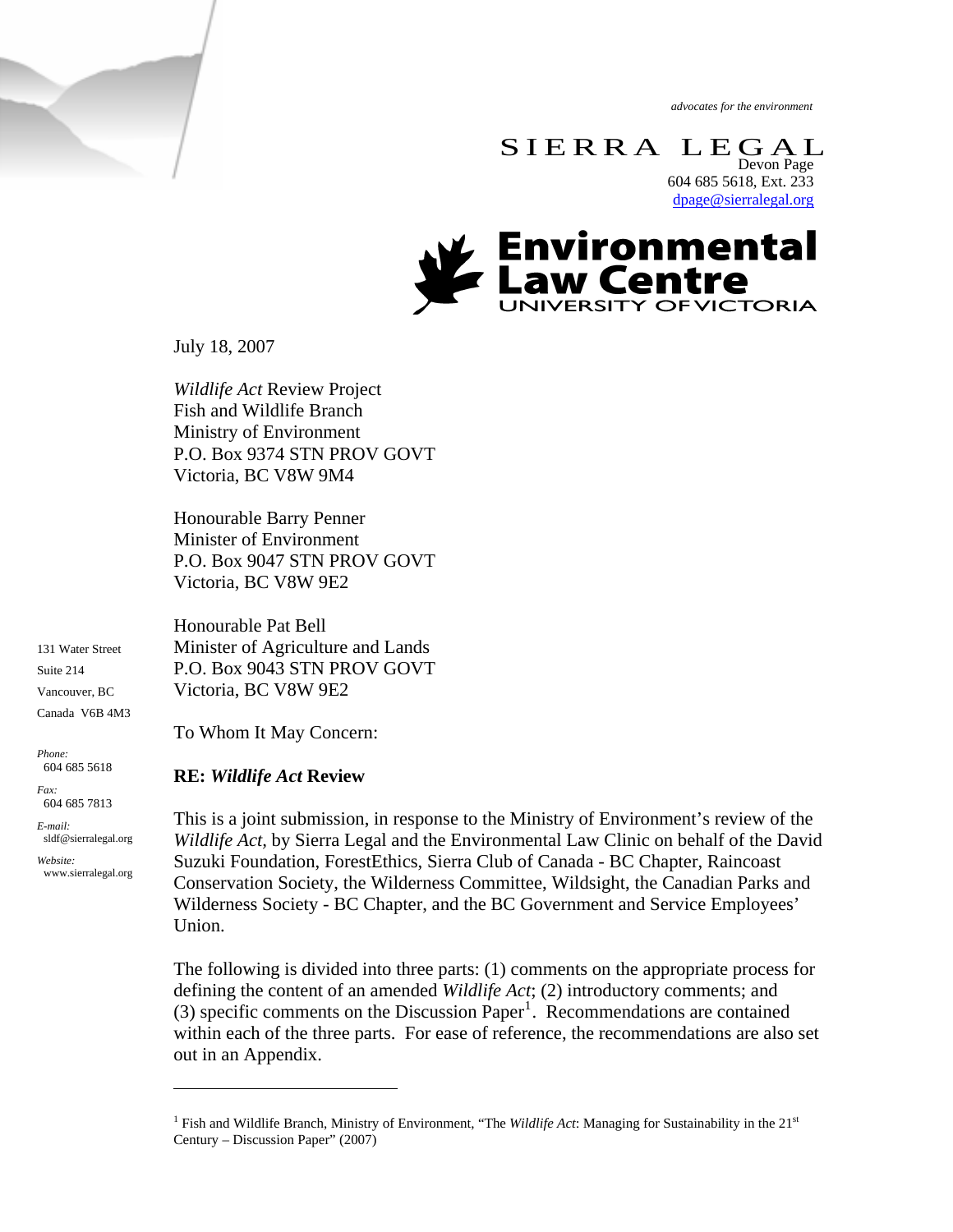### **I. This issue deserves public hearings**

This is best achieved through public hearings.

The *Wildlife Act* has not been subject to a major review since 1982, and the new legislation may well define wildlife policy in the province for the next quarter century. It appears that Government intends to undertake public consultation on the new *Wildlife Act* solely through an online website that allows the public to submit written comments. We consider this method of public consultation is sorely inadequate, considering the significance of the legislation.

Effective public consultation is necessary to create trust in regulatory institutions and reduce future conflict among stakeholders. Therefore, public consultation must be accountable – it must demonstrate that decision-makers are seriously weighing the public's comments, judiciously balancing those comments, and melding them into optimal law and public policy. It must also demonstrate that private or pecuniary interests are not outweighing public interests.

SIERRA LEGAL DEFENCE

FUND

Only public hearings allow citizens to hear the submission that others make. Only public hearings allow civil servants to be questioned, their immediate candid responses obtained, and appropriate responses given. Only through this manner can people clarify their points and ensure common understanding.

Furthermore, public hearings are necessary to give the broader public an opportunity to participate and to learn the position of all stakeholders; the current review excludes those with limited computer skills and lower literacy levels. The media will largely ignore an online exercise and generally, so will the public. Thus, true public participation will not be achieved.

In contrast, a properly advertised public hearing is a public event that can attract members of the general public to participate.

In the absence of public hearings, our clients ask how meaningful participation in the review process can be ensured. The Discussion Paper makes no reference to how public opinion will be incorporated into the review, provides no process for evaluating and reporting on the process of consultation, and provides no mechanism to determine degree of public satisfaction with the process.

#### Recommendation:

• We recommend that public hearings be held as soon as possible regarding revision of the *Wildlife Act*.

# **II. Introductory Comments**

Our clients welcome a much needed review of our wildlife legislation. However, they are concerned that the Discussion Paper fails to fully acknowledge the necessary steps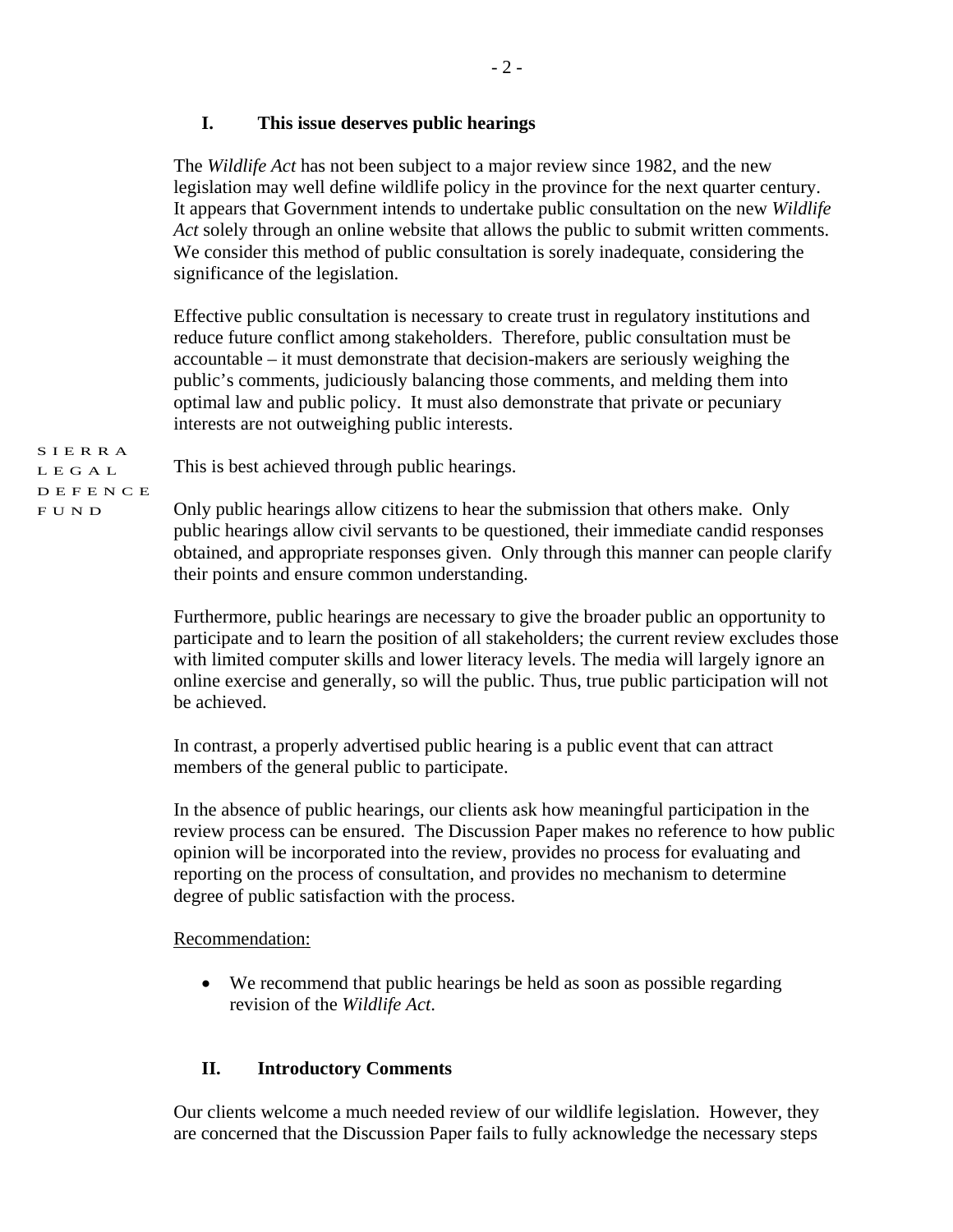which must be taken to address systemic flaws in British Columbia's approach to protecting our wildlife.

For example, the discussion paper fails to provide (or call for) an integrated and comprehensive approach to wildlife conservation. Instead it discusses a number of seemingly ad hoc actions. It ignores key issues - such as global warming - and states that other key issues - such as habitat protection - will be addressed at another time, in other laws.

The deficiencies in the Discussion Paper may simply reflect the Ministry of Environment's extremely limited mandate for protecting wildlife and its habitat in British Columbia, a circumstance the Discussion Paper fails to fairly and fully reflect or address. For example, in the introduction, the Discussion Paper describes the *Wildlife Act* as the "foundation for managing wildlife in British Columbia." Yet, while recognizing that habitat protection is vital to preserving the health and diversity of British Columbia's wildlife,<sup>[2](#page-2-0)</sup> the Discussion Paper also acknowledges the Ministry of Environment's limited authority under existing law to protect habitat.

SIERRA LEGAL DEFENCE FUND

Compounding this, the Discussion Paper fails to acknowledge the role of other laws, such as British Columbia's forestry law, the *Forest and Range Practices Act*<sup>[3](#page-2-1)</sup> (FRPA), as arguably the "foundation for managing wildlife in British Columbia." FRPA covers 85% of British Columbia's land base and its regulations give clear priority to timber supply over biodiversity needs<sup>[4](#page-2-2)</sup>. This is also stated in the associated, wholly arbitrary "Identified Wildlife Management Strategy" policy which limits measures for forest dependant species to less than a 1% impact on timber supply policy while explicitly acknowledging its failure to address key species' needs such as "habitat supply, habitat connectivity, and population viability and other issues such as access management"<sup>[5](#page-2-3)</sup>.

FRPA's prominence in species management is aptly illustrated by the circumstance of Canada's most endangered bird, the Spotted Owl. Despite numbers below 20 birds in British Columbia, the only place in Canada where they are found, logging continues in their key habitat in spite of recommendations made by the Spotted Owl Recovery team in 2003, reiterated in 2007, to ban this continued destruction of their habitat.

To compound the problem, while 85% of the land base gives priority to industry rather than wildlife, it cannot be said that species are protected on the remaining land. Contrary to public opinion, hunting is allowed in parks and recreation areas listed in Schedule B of the Park Act; this results in hunting being allowed in a substantial percentage of the area allocated to parks and protected areas in British Columbia.

<span id="page-2-0"></span> $2$  At p.37

<span id="page-2-1"></span><sup>3</sup> *Forest and Range Practices Act*, S.B.C. 2002, c.69 4

<sup>&</sup>lt;sup>4</sup> See for example - *Government Actions Regulation B.C. Reg.* 17/04

<span id="page-2-3"></span><span id="page-2-2"></span><sup>&</sup>lt;sup>5</sup> "Current government policy has set a limit of 1% to the allowable impact to short-term harvest levels that may be incurred as a result of implementing measures for Identified Wildlife," Ministry of Water, Land and Air Protection, Identified Wildlife Management Strategy Procedures for Managing Identified Wildlife.2004.Province of British Columbia. p. 11.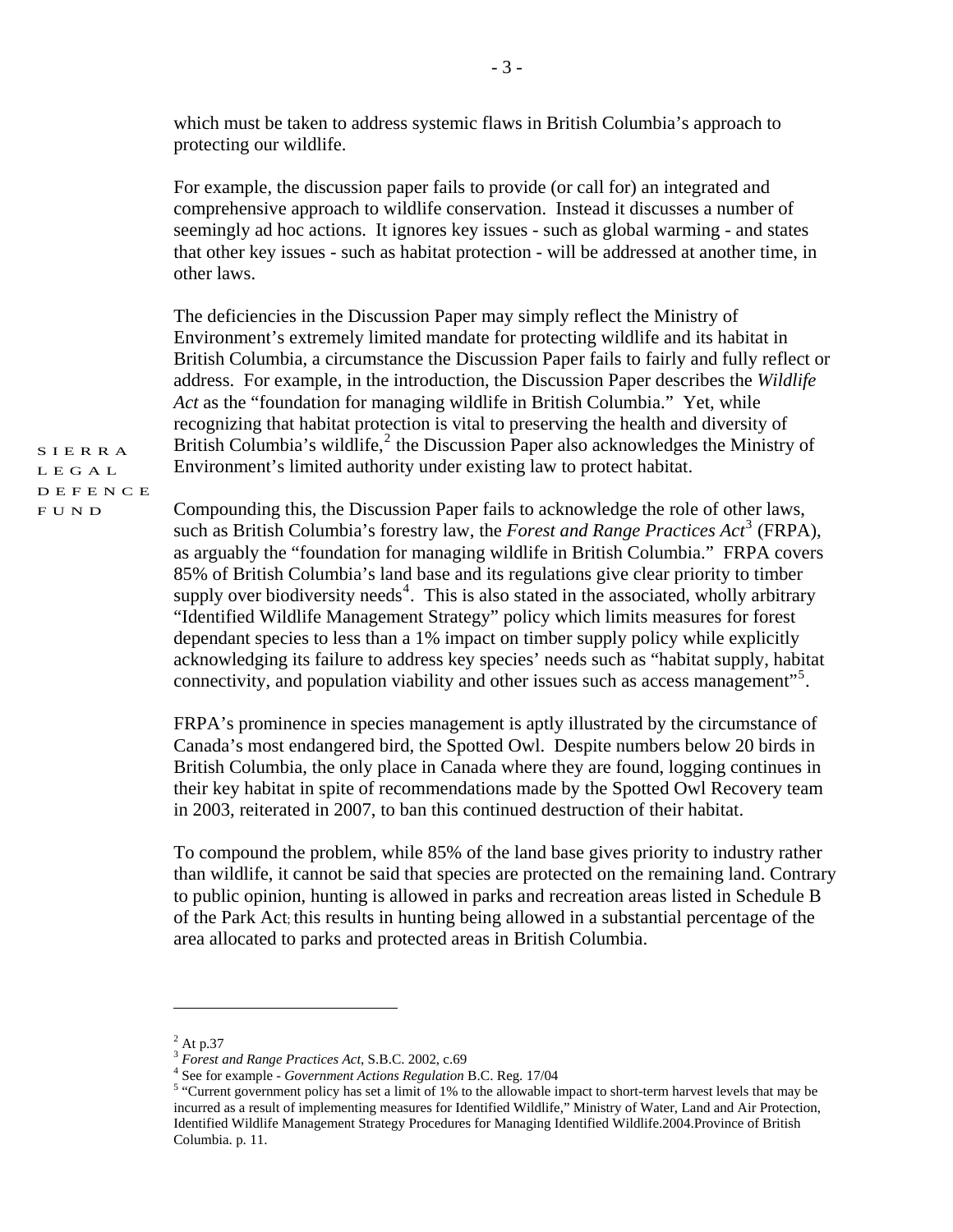Gaps and internal contradictions such as these epitomize British Columbia's flawed approach to managing for biodiversity. In British Columbia, the intersection of laws and regulatory bodies at cross purposes results in fragmentation and incrementalism in legal regulation and decision-making with regard to both species and habitat. This circumstance prevents addressing, and may actually exacerbate, cumulative effects on British Columbia's biodiversity.

In this context, it is no surprise that in *Rich Wildlife, Poor Protection,* we noted that, according to the provincial government's Conservation Data Centre, the agency tasked with monitoring species at risk in B.C., well over 1,300 species and subspecies living in the province are now thought to be at risk of disappearing<sup>[6](#page-3-0)</sup>.

Our clients condemn the Discussion Paper's failure to commit to a complete examination of the regulatory regime for wildlife. The Discussion Paper indicates that the Ministry of Environment will assess statutory jurisdiction over wildlife habitat at a future point, prior to any consideration as to whether and to what extent reforms to habitat legislation could be made in conjunction with changes to the Act. Our clients consider this completely inadequate*.* Knowledge of the statutory landscape and concurrent amendment of competing legislation is necessary in order to ensure that the new *Wildlife Act* is consistent with optimal habitat protection legislation and plays an effective role in an integrated regulatory regime. Operating on any other basis will merely perpetuate BC's highly flawed regime for addressing wildlife needs.

#### Recommendations:

 $\overline{a}$ 

- We recommend that amendment of the *Wildlife Act* be complemented by a concurrent, thorough review and amendment of all of British Columbia's legislation that impacts our wildlife with the intention of creating an integrated and effective "conservation first" regulatory regime.
- Failing this, we recommend the *Wildlife Act* be amended, with consequential amendments to all of British Columbia's legislation that impacts our wildlife, to provide the Ministry of Environment with a veto over land use decisions made by other Ministries and programs that conflict with the objective of "maintaining and restoring the rich diversity and abundance of native wildlife species." Such a veto must extend to development on private lands.
- Hunting should not be allowed in Parks with the exception of First Nations' traditional use.

#### **III. Specific comments on the Discussion Paper**

**1) BC needs to properly protect endangered species and their habitat** 

SIERRA LEGAL DEFENCE

FUND

<span id="page-3-0"></span><sup>6</sup> Moola et al., *Rich Wildlife Poor Protection* (Vancouver: David Suzuki Foundation and Sierra Legal, 2007). See also Species and Ecosystem Explorer. http://srmapps.gov.BC.ca/apps/eswp/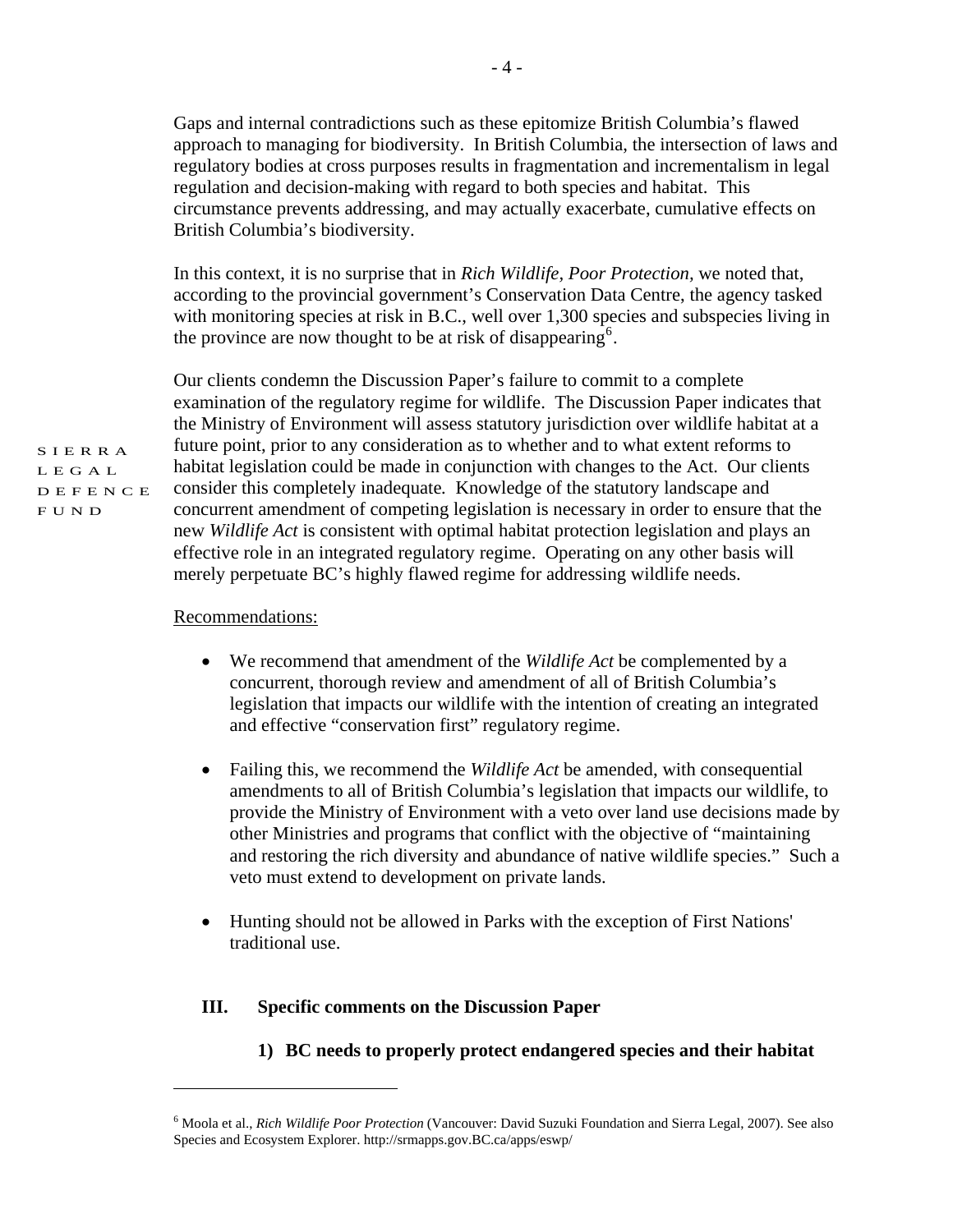While the majority of British Columbia's 1300-plus species at risk originate in four regions in British Columbia, the risk of extirpation and extinction is increasing across the province with no region spared<sup>[7](#page-4-0)</sup>. As set out in numerous publications, including those by the Ministry of Environment, loss and fragmentation of habitat is the key cause of the majority of species' decline[8](#page-4-1) . Therefore, in *Rich Wildlife, Poor Protection,* our first recommendation is to "create strong endangered species legislation that will prioritize species and their habitat."

The need for specific legislation to protect habitat is well illustrated by the "Marshall Road" case<sup>[9](#page-4-2)</sup>. In this case, currently before the B.C. Environmental Appeal Board, the Ministry of Environment relied on the *Water Act*<sup>[10](#page-4-3)</sup> to protect habitat for several species at risk threatened by development in Abbotsford. The developer argued that it was unlawful for Ministry staff to do indirectly through the *Water Act* what they are unable to do directly through (non-existent) endangered species legislation. The "Marshall Road" case illustrates British Columbia's fragmented legal regime and highlights the need for habitat protection legislation.

SIERRA LEGAL DEFENCE FUND

Yet, the Discussion Paper relegates habitat protection to an appendix and says that British Columbia's *Wildlife Amendment Act, 2004*[11](#page-4-4) will address species'needs. Simply put, our clients do not accept the *Wildlife Amendment Act, 2004* as constituting endangered species protection legislation, starting with the fact that it protects only the residence of at-risk species, not critical habitat.

Further, our clients do not recommend addressing this markedly deficient piece of legislation by amending the *Wildlife Act* to simply fill the "habitat protection gap." As discussed above, British Columbia's wildlife already suffer from a fragmented legal regime. Dividing necessary measures for our most needy species between two laws will simply compound the problem. Rather, our clients recommend that the *Wildlife Amendment Act, 2004* be repealed and replaced with modern endangered species legislation either on a stand-alone basis or incorporated within a revised *Wildlife Act* to ensure comprehensive protection.

In *Rich Wildlife, Poor Protection,* we set out a principled approach to an endangered species law<sup>[12](#page-4-5)</sup>. Distilled to its core, this requires that the law proceed on a precautionary basis of conservation first, acknowledging that healthy ecosystems are the source of all other values that we derive from our natural world and the foundation of human societies and economies. Characteristics of such a law would require:

<sup>&</sup>lt;sup>7</sup> Moola et al., *Rich Wildlife Poor Protection* (Vancouver: David Suzuki Foundation and Sierra Legal, 2007) <sup>8</sup> See also Mantar O, at al. "Threats to Endangered Species in Canada" (2006) Biogeianae Ve, 56 No. 11

<span id="page-4-0"></span><sup>&</sup>lt;sup>8</sup> See also, Venter O., et al., "Threats to Endangered Species in Canada" (2006) Bioscience Vo. 56 No. 11

<span id="page-4-2"></span><span id="page-4-1"></span>Rajinder Mann, 0707814 BC LTD *vs.* Assistant Regional Water Manager, EAB File No: 2006-WAT-007, 2007- WAT-001<br><sup>10</sup> Water Act R.S.B.C. 1996, c. 483

<span id="page-4-3"></span>

<span id="page-4-5"></span><span id="page-4-4"></span><sup>&</sup>lt;sup>11</sup> *Wildlife Amendment Act, 2004* S.B.C. 2004, c.56<br><sup>12</sup> Moola et al., *Rich Wildlife Poor Protection* (Vancouver: David Suzuki Foundation and Sierra Legal, 2007) at p.13.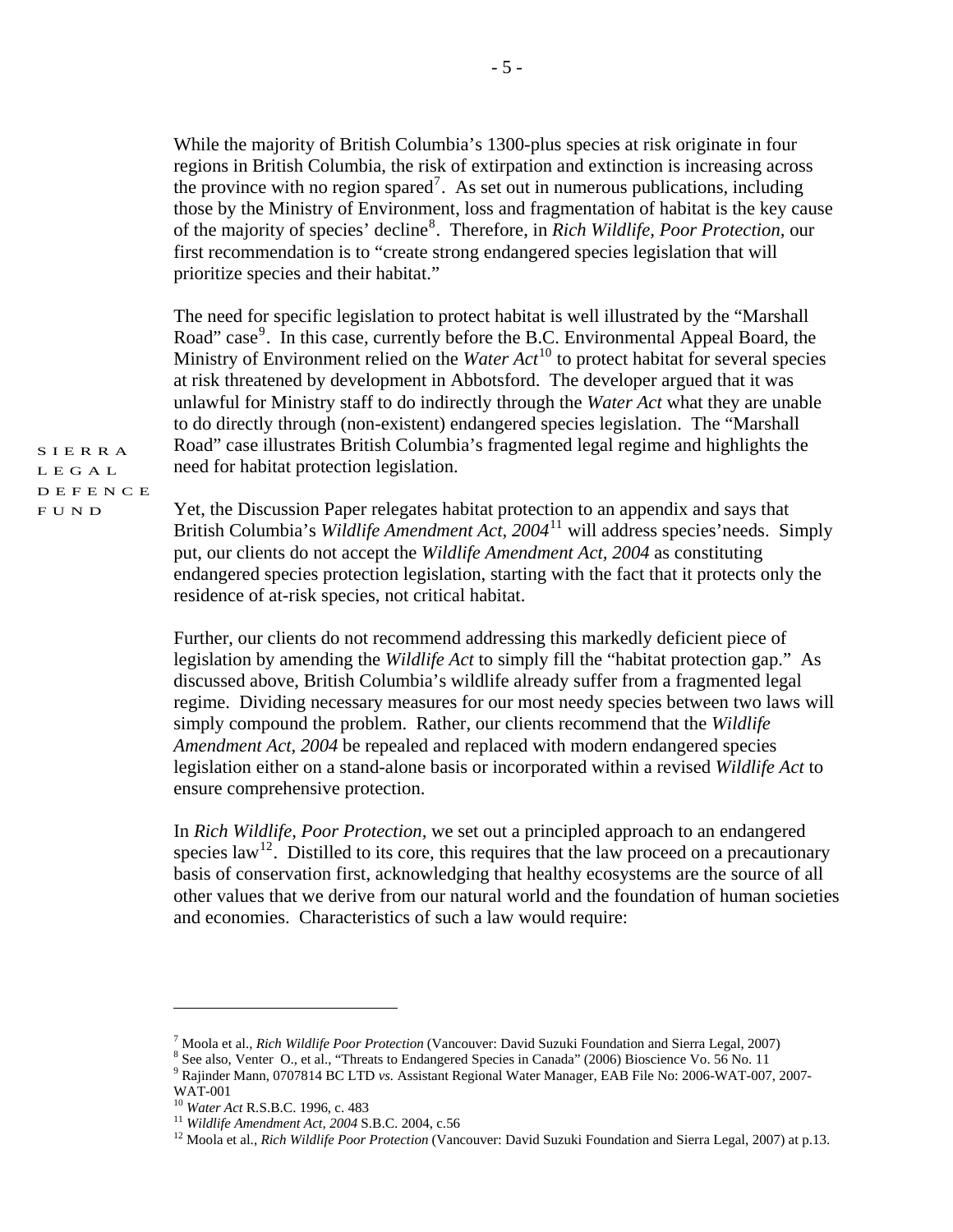- Enshrining principles of sustainability such as the Precautionary Principle, the Principle of Inter-generational Equity and the Polluter-pays principle<sup>[13](#page-5-0)</sup>;
- Anticipating<sup>[14](#page-5-1)</sup> and preventing species,<sup>15</sup> ecosystems and ecological communities from becoming at risk in a mandatory, timely, science-based manner; (As footnoted, we recommend an expanded definition of species consistent with that employed by *Species at Risk Act* S.C. 2002, c.29.);
- Protecting, recovering, restoring and rehabilitating species, ecosystems and ecological communities that are at risk across their geographic range, throughout the province and on both private and public lands  $^{16}$  $^{16}$  $^{16}$ ,  $^{17}$  $^{17}$  $^{17}$ ;
- Requiring protection of sufficient habitat as the key means of preventing species, ecosystems and ecological communities from becoming at risk and protecting and recovering those that do, including ensuring connectivity of habitat;
- Recognizing and reflecting the rights, cultural values and traditional knowledge of Aboriginal peoples and incorporating local and traditional knowledge to complement scientifically collected information;
- Upon listing, effecting immediate protection of the species and sufficient habitat to halt species decline for threatened or endangered species, ecosystems and ecological communities;

SIERRA LEGAL DEFENCE FUND

<span id="page-5-0"></span> $<sup>13</sup>$  Precautionary Principle: if there are threats of serious or irreversible environmental damage, lack of full scientific</sup> certainty should not be used as a reason for postponing measures to prevent environmental degradation; Principle of Inter-generational Equity: the present generation should ensure that the health, diversity and productivity of the environment is maintained or enhanced for the benefit of future generations; and, Polluter-pays Principle: the [polluting](http://en.wikipedia.org/wiki/Pollution) party pays for the damage done to the <u>[natural environment](http://en.wikipedia.org/wiki/Natural_environment)</u><br><sup>14</sup> Through adequate funding for monitoring species at risk in the province including wildlife whose presence and

<span id="page-5-1"></span>conservation status is poorly known in B.C.

<span id="page-5-2"></span><sup>&</sup>lt;sup>15</sup> We recommend a definition of wildlife consistent with the *Species at Risk Act* S.C. 2002, c.29: "wildlife species" means a species, subspecies, variety or geographically or genetically distinct population of animal, plant or other organism, other than a bacterium or virus, that is wild by nature and

<sup>(</sup>*a*) is native to Canada; or

<sup>(</sup>*b*) has extended its range into Canada without human intervention and has been present in Canada for at least 50 years.

<sup>&</sup>quot;species at risk" means an extirpated, endangered or threatened species or a species of special concern "species of special concern" means a wildlife species that may become a threatened or an endangered species because of a combination of biological characteristics and identified threats.

<sup>&</sup>quot;threatened species" means a wildlife species that is likely to become an endangered species if nothing is done to reverse the factors leading to its extirpation or extinction.

<sup>&</sup>quot;endangered species" means a wildlife species that is facing imminent extirpation or extinction.

<sup>&</sup>quot;extirpated species" means a wildlife species that no longer exists in the wild in Canada, but exists elsewhere in the wild.

<span id="page-5-3"></span><sup>16</sup> This obligation is described in the *United Nations Convention on Biological Diversity* Canada's ratification of which BC supported. The Convention required in-situ conservation encompassing the following elements: legislation for the protection of at risk populations (s.8(k); protection of ecosystems, natural habitats and the maintenance of viable populations in natural surroundings (s.8(d)); and, rehabilitation and restoration of degraded ecosystems and recovery of threatened species (s.8(f)).

<span id="page-5-4"></span><sup>&</sup>lt;sup>17</sup> Including extirpated species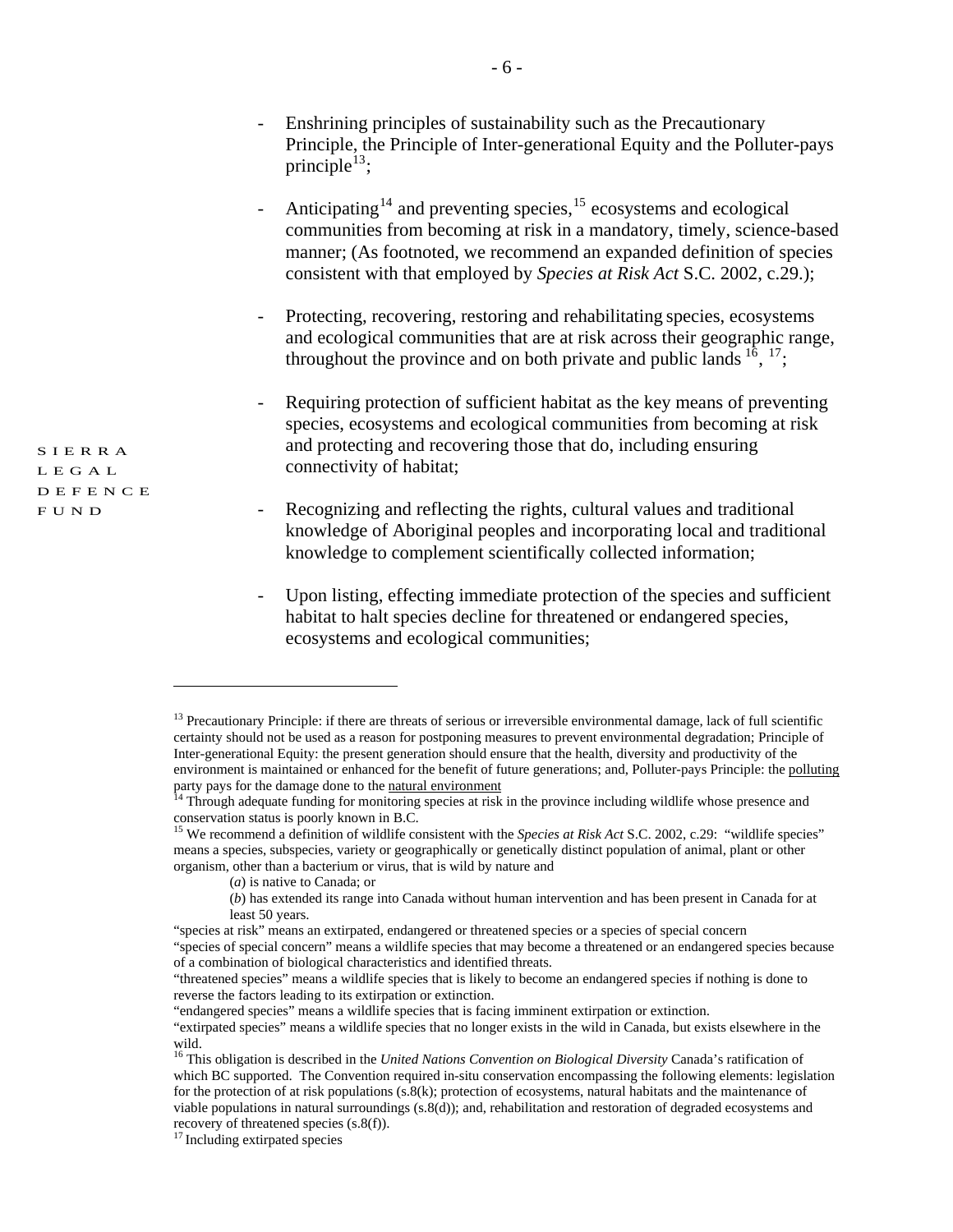- Requiring science-based listing, science-based identification of recovery habitat and recovery measures and a science-based component of recovery action planning;
- Having strong prohibitions backed by effective penalties and enforcement including enabling citizen enforcement action;
- Requiring ongoing monitoring, assessment and public reporting of administration of the Act and responsiveness to new information; and,
- Providing compensation for persons affected by application of the Act's measures, but prioritizing and funding stewardship over compensation.

Regarding the last point, in concert with strong legislation, voluntary stewardship initiatives fill a crucial niche as an effective means of protecting ecosystems and wildlife species within those ecosystems. Stewardship activities stand to protect, maintain and enhance British Columbia's biodiversity, as well as result in the far-reaching and longterm conservation of our soils, water, and species at risk.

A *Wildlife Act* could do more to support stewards taking responsibility for the well-being of our environment and committing to protecting or restoring that well-being. Such an ethic, which incorporates wise and sustainable use, and where stewards take great pride and satisfaction in supporting species at risk, can only benefit British's Columbia's richness of biodiversity. Our clients regret that the role of private land stewards was overlooked in this discussion paper and solely addressed in terms of "acquiring private land".

In the United States, conservation easements are used widely to preserve critical habitat on privately-owned lands. We recommend that through the *Wildlife Act* or companion legislation, the law should encourage and facilitate the preservation of privately-owned habitat by way of conservation easements and other land trust activities.

As also discussed above, enactment of law to incorporate these criteria must be accompanied by amendments to other Acts that conflict with the goal of anticipating and preventing species, ecosystems and ecological communities from becoming at risk and recovering those that do. This would, for example, require substantial amendment of the *Government Actions Regulations* so that, rather than placing arbitrary and ill-conceived restrictions on measures for biodiversity in order to preserve commercial timber supply, a positive obligation would be created for Government to preserve biodiversity. As well, policy such as the woefully inadequate "Identified Wildlife Management Strategy" must be abandoned.

Lastly, as set out in *Rich Wildlife, Poor Protection*, our clients do not conceive of species at risk legislation as a panacea. British Columbia's wildlife is in its current situation because of deficiencies in the province's approach to managing wildlife generally, resulting in our seeking to have endangered species legislation complemented by implementing these recommendations: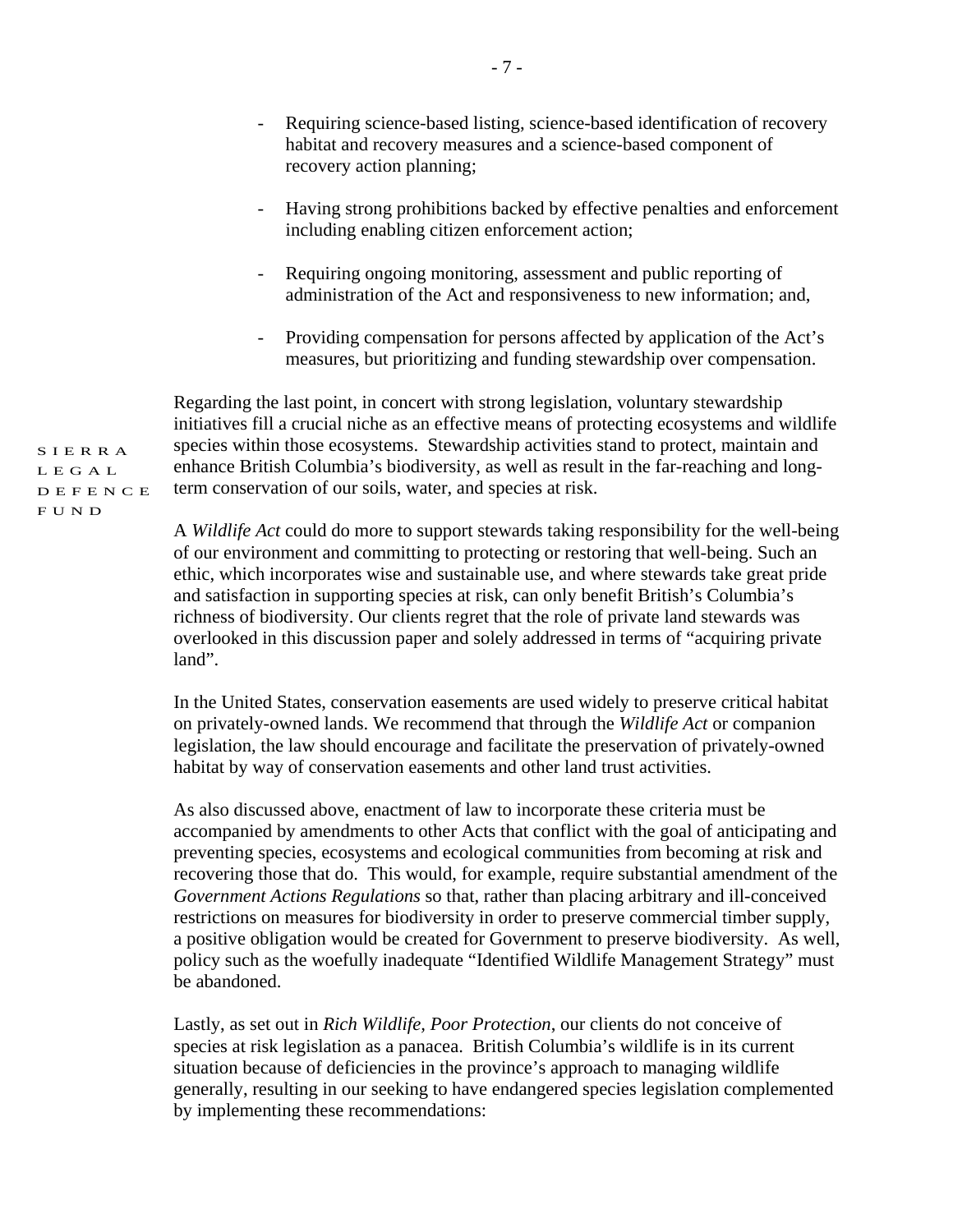- Establish and complete conservation-based land-use planning across the province and prioritize according to need, particularly in species at risk "hotspots" such as the south island region of Vancouver Island, the Lower Mainland of southwestern B.C., the Rocky Mountain Trench and the Okanagan Valley.
- Complete a province-wide protected areas strategy that:
	- prioritizes protection of ecological integrity;
	- identifies and protects at risk species and their habitat;
	- protects the full range of ecosystem types;
	- maintains viable populations of native species;
	- sustains critical ecological services; and
	- is resilient in the face of global warming (discussed further below)<sup>[18](#page-7-0)</sup>.

This strategy should include a strategic plan for both Crown and Private land.

- Properly fund the Conservation Data Centre of B.C. to fully monitor species at risk in the province. Focused attention should be given to those wildlife groups (e.g., fungi, lichens, insects and other invertebrates), whose presence and conservation status is poorly known in B.C.
- Create and fund an independent scientific committee<sup>[19](#page-7-1)</sup> to examine the backlog of species that are known to be at risk in the province and which thus may be candidates for legal listing under new endangered species legislation.
- Repeal the *Wildlife Amendment Act, 2004* and replace it with modern endangered species legislation either on a stand-alone basis or incorporated within a revised *Wildlife Act* to ensure comprehensive protection.
- Repeal laws such as the *Forest and Range Practices Act* (and regulations such as the *Government Actions Regulations)* that are inconsistent with wildlife and habitat preservation and restoration, and enact an integrated and effective, "conservation first" regulatory regime.
- Facilitate the preservation of privately-owned habitat by way of conservation easements, foster stewardship (see below) and encourage and establish increased funding for land trust and stewardship activities.

SIERRA LEGAL DEFENCE FUND

<span id="page-7-0"></span> $18$  Noss, R., "Maintaining the ecological integrity of landscapes and ecoregions" in D. Pimental, L.Westra, and R. Noss. (eds.), *Ecological Integrity: Integrating Environment, Conservation and Health* (Washington: D.C. Island Press, 2000)

<span id="page-7-1"></span><sup>&</sup>lt;sup>19</sup> Such expert panels have been legislated under the federal *Species at Risk Act* (the Committee on the Status of Endangered Wildlife in Canada; COSEWIC) and the *Endangered Species Act* in Ontario (the Committee on Species at Risk in Ontario).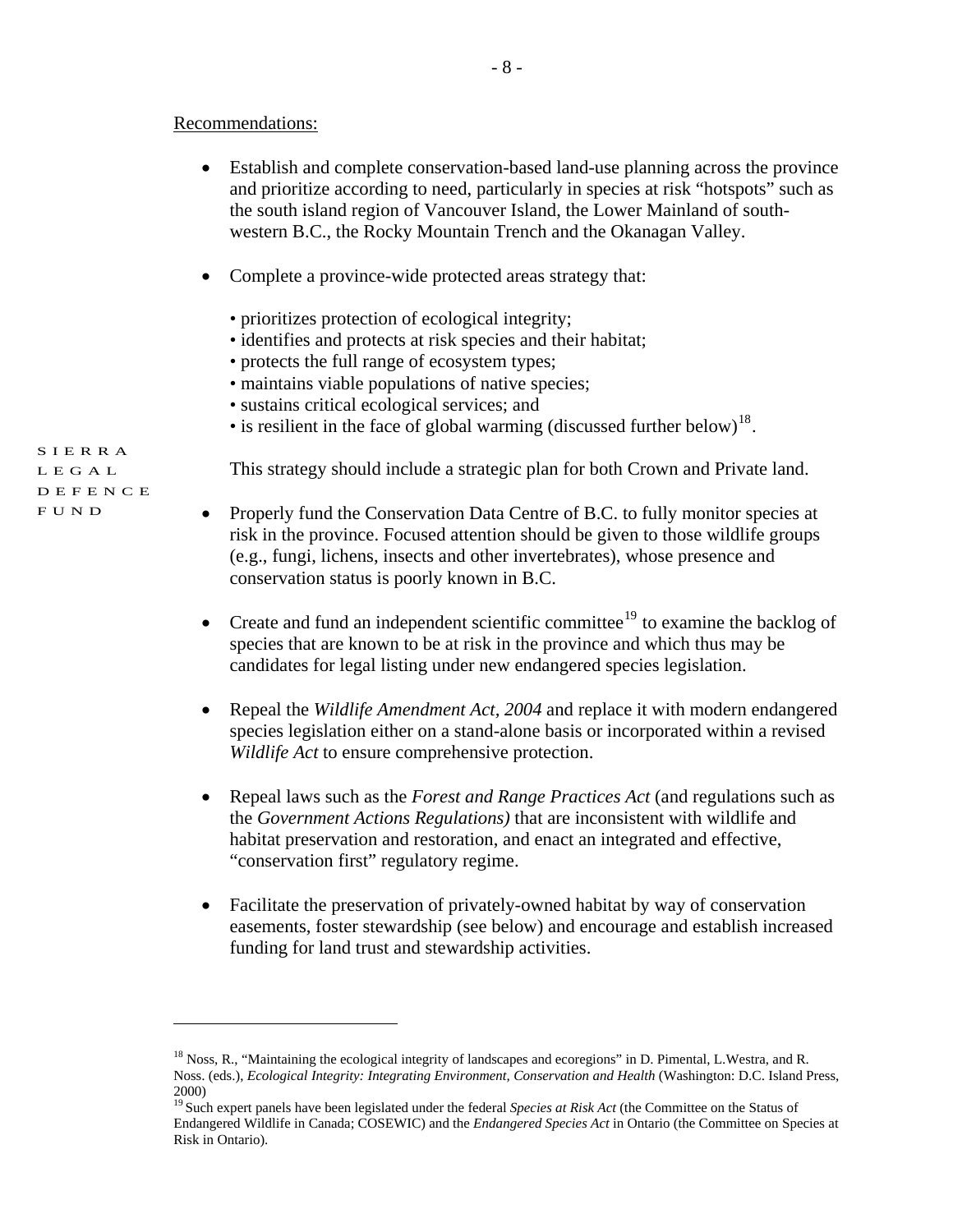#### **2) Climate Change and Biodiversity**

In spite of the February 13, 2007 Speech from the Throne calling for provincial action on climate change in British Columbia, the Discussion Paper failed to consider the potential impacts of climate change on our provinces' wildlife. Our clients consider this to be a gross oversight.

The Intergovernmental Panel on Climate Change notes that one-quarter of all living things could disappear in the face of climate change<sup>[20](#page-8-0)</sup>. This is credible in light of the following<sup>[21](#page-8-1)</sup>:

- An increase of  $1 \, \text{C}^\circ$  will 'force' a shift of biomes or ecosystem zones a predicted 300m up in elevation and 150 km north. The prediction is a minimum increase of 2-5 C° in 70-100 years, translating to 600m-1500m in elevation and 300km-750km in distance.
- This projected 'ecological zone shift' is estimated to be at a rate of 40 km per decade ---the 'average' plant/animal/insect can shift habitats at a maximum of 6 km per decade<sup>[22](#page-8-2)</sup>. The rate that appropriate conditions shift will therefore be so fast that many species will be unable to compensate through dispersal.
- The implications of climate warming for freshwater biodiversity are not certain, with strong variation expected among watersheds - but clearly wetland and riverine ecosystems will change. Beyond the changes in the timing and amount of the spring melt, warming is also expected to accelerate the water cycle (increasing rates at which water enters the atmosphere and rains down again). The effects of this on hydrology, fish and invertebrate populations remain to be seen. Freshwater species have few migration options as their habitat is within the stream system.

Ultimately, climate change will reduce diversity which will in turn lead to loss of resilience of ecosystems and wide-ranging ecological disruption. Therefore, taking steps to maintain and improve the resiliency of ecosystems and the species they support is critical to helping them adapt to climate change. This includes maintaining habitat that may be necessary as climatic refuges (e.g., alpine regions) as well as zones of connectivity to facilitate northward migration and migration between elevations.

This concept is currently being applied in Australia where state and national governments have agreed to create a 2,800-kilometer climate "spine" to link the country's entire east coast from the Australian Alps in the south to the tropical north. As one commentator noted, speaking to the merits of the plan, "The effects of climate

 $\overline{a}$ 

<span id="page-8-1"></span><span id="page-8-0"></span><sup>&</sup>lt;sup>20</sup> IPCC WGII, "Fourth Assessment Report Summary for Policymakers" (April 6th 2007)<br><sup>21</sup> Peart B., Patton S., Riccius, I. "Climate Change, Biodiversity And the Benefit of Healthy Ecosystems" (2007) Canadian Parks and Wilderness Society (to be released)

<span id="page-8-2"></span><sup>&</sup>lt;sup>22</sup> Larger mammals may be able to shift habitats at a faster rate.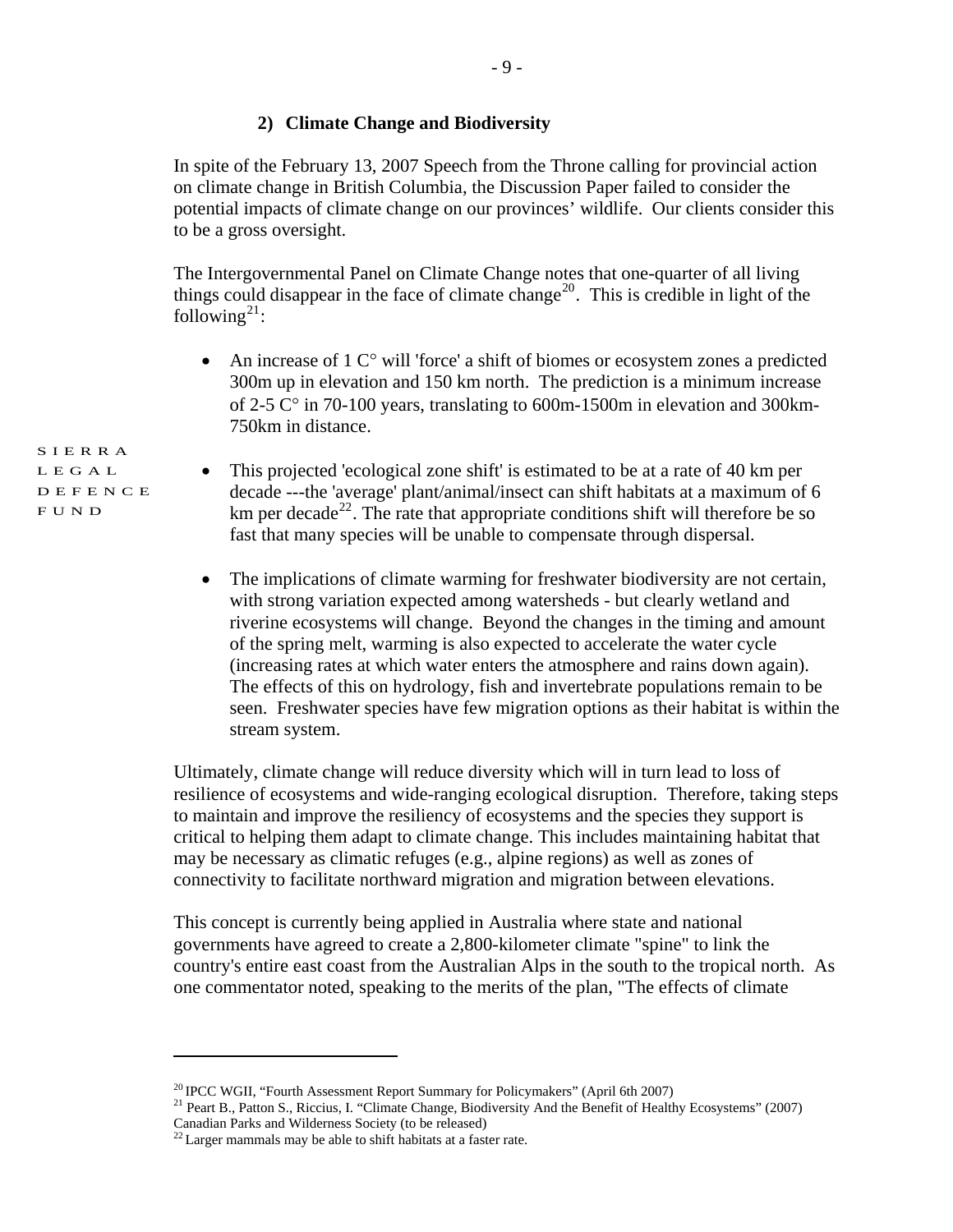change will likely be less severe in systems that have some resilience and that we haven't gone in and buggered-up" $^{23}$  $^{23}$  $^{23}$ .

If British Columbia truly intends to manage species in the face of climate changes, these concepts are so fundamental that they must be enshrined in law. Therefore, the *Wildlife Act* and other British Columbia laws must impose a duty on decision-makers to account for the effects of climate change on species and ecosystems. The legislation must also address non-climate related impacts, such as habitat destruction, over-consumptive use (over-hunting and fishing), and invasive species.

In addition, because there is uncertainty about the implications of climate change on species and ecosystems, the *Wildlife Act* and associated policies must allow for continuous and timely evolution**.** 

#### Recommendations:

SIERRA LEGAL DEFENCE FUND

- The *Wildlife Act* must impose a duty on decision-makers to mitigate the shortterm and long-term effects of climate change on species.
- The *Wildlife Act* must impose a duty on government decision-makers to exercise their powers in a manner that applies the Precautionary Principle, requiring that, the greater our uncertainty (*i.e*., the lower our capacity to precisely define risk), the more cautious and "reversible" our management actions must be $^{24}$  $^{24}$  $^{24}$ .
- The Act must require the identification and protection of habitat to ensure spatial connectivity of BC populations, harvested or not, with populations outside the province including north-south connecting populations in the United States. The law must protect sufficient habitat refuges and zones of connectivity between such habitat, including up mountainsides and north-south. Decisions about what constitutes sufficient habitat to meet this need must explicitly acknowledge the high level of uncertainty under which these decisions are being made and proceed on a precautionary basis.
- Measures inconsistent with a precautionary approach, such as enhancing consumptive use or arbitrarily doubling the number of hunters in the absence of accurate wildlife population data, must be abandoned.
- The law must contain the mandatory requirement for review on a prompt and regular basis (3 years) to ensure that it effectively accommodates our growing understanding of the implications of climate change on wildlife.

#### **3) Hunting Management**

<span id="page-9-1"></span><span id="page-9-0"></span><sup>&</sup>lt;sup>23</sup> Rob Taylor, Reuters, "Australia To Build Cross-Continent Climate Corridor" (July 09, 2007)<br><sup>24</sup> Peterson, G., G.A. De Leo, J.J. Hellmann, M.A. Janssen, A. Kinzig, J.R. Malcolm, K.L. O'Brien, S.E. Pope, D.S. Rothman, E. Shevliakova, and R.R.T. Tinch. 1997. Uncertainty, Climate Change, and Adaptive Management. Conservation Ecology [online] 1(2): 4. Available at: http://www.consecol.org/vol1/iss2/art4/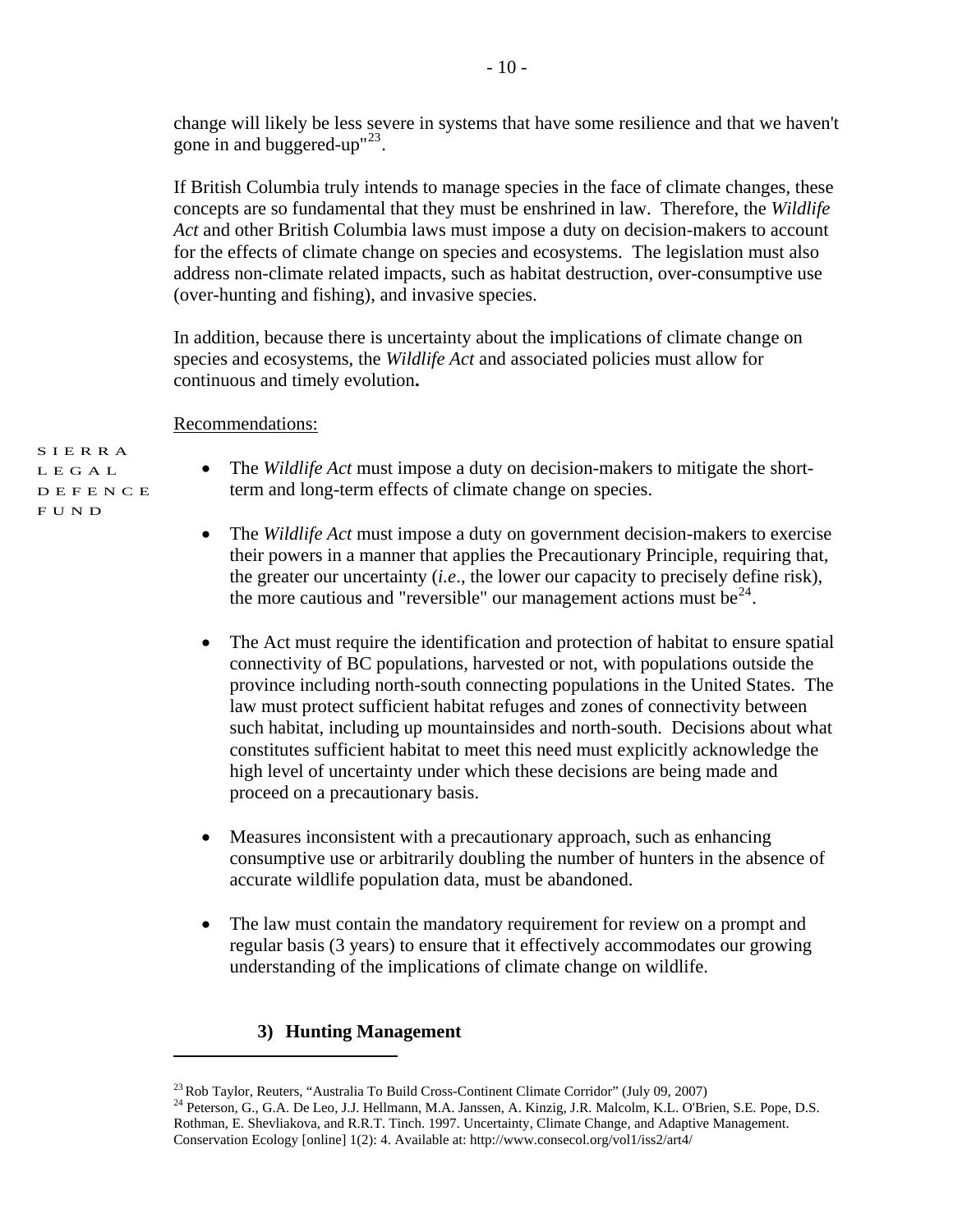On the topic of hunting management, the Ministry of Environment's proposed approach departs once again from a conservation first perspective and disregards the Precautionary Principle. Our clients consider that the potential impact of the proposed new hunting policies on unstable or poorly known populations runs counter to the province's stated commitments to conserve biodiversity and protect wildlife at risk.

Proposed new hunting policies are also severely out of touch with public sentiment – at times the paper itself reads like a promotion for the sport hunting lobby. But public opinion polls show a significant majority of the BC public wants more progressive wildlife management that reflects our growing understanding of predators and their importance in the ecosystem<sup>[25](#page-10-0)</sup>.

In spite of this, the Discussion Paper includes a variety of proposals to increase overall hunting in BC, including:

• increasing the number of hunters by 20,000;

- extending the license age range to include 10 year olds;
- reducing the price of species licenses;
- allowing new hunters to hunt without taking the CORE exam; and,
- enabling successful limited entry applicants to share their hunt with a partner.

These proposals suggest that wildlife conservation objectives are being subsumed to economic goals; this is not acceptable to our clients.

# Recommendations:

 $\overline{a}$ 

- The government must adopt a science-based approach to wildlife management: wildlife populations known to be in decline, or for which there are insufficient demographic data to determine risk status, must be excluded from hunting, even if they are not yet listed as "at risk".
- Measures to increase hunting, such as doubling the number of hunters, must be rejected unless sufficient data exist to confirm a sustainable harvest.

# **a) Increased Grizzly hunting contrary to the science**

Nowhere is the failure of the province to address both wildlife needs and public sentiment in managing wildlife populations better illustrated than by the province's management of our grizzly bear population.

In spite of public opinion against grizzly hunting and in the face of science-based recommendations, grizzly bear management in British Columbia over the past several years has not improved. An average of 340 grizzly bears are killed each year in the

<span id="page-10-0"></span><sup>25</sup> Angus Reid Poll, 1995; Strategic Communications BC Poll. 2001. Compass Poll, 2001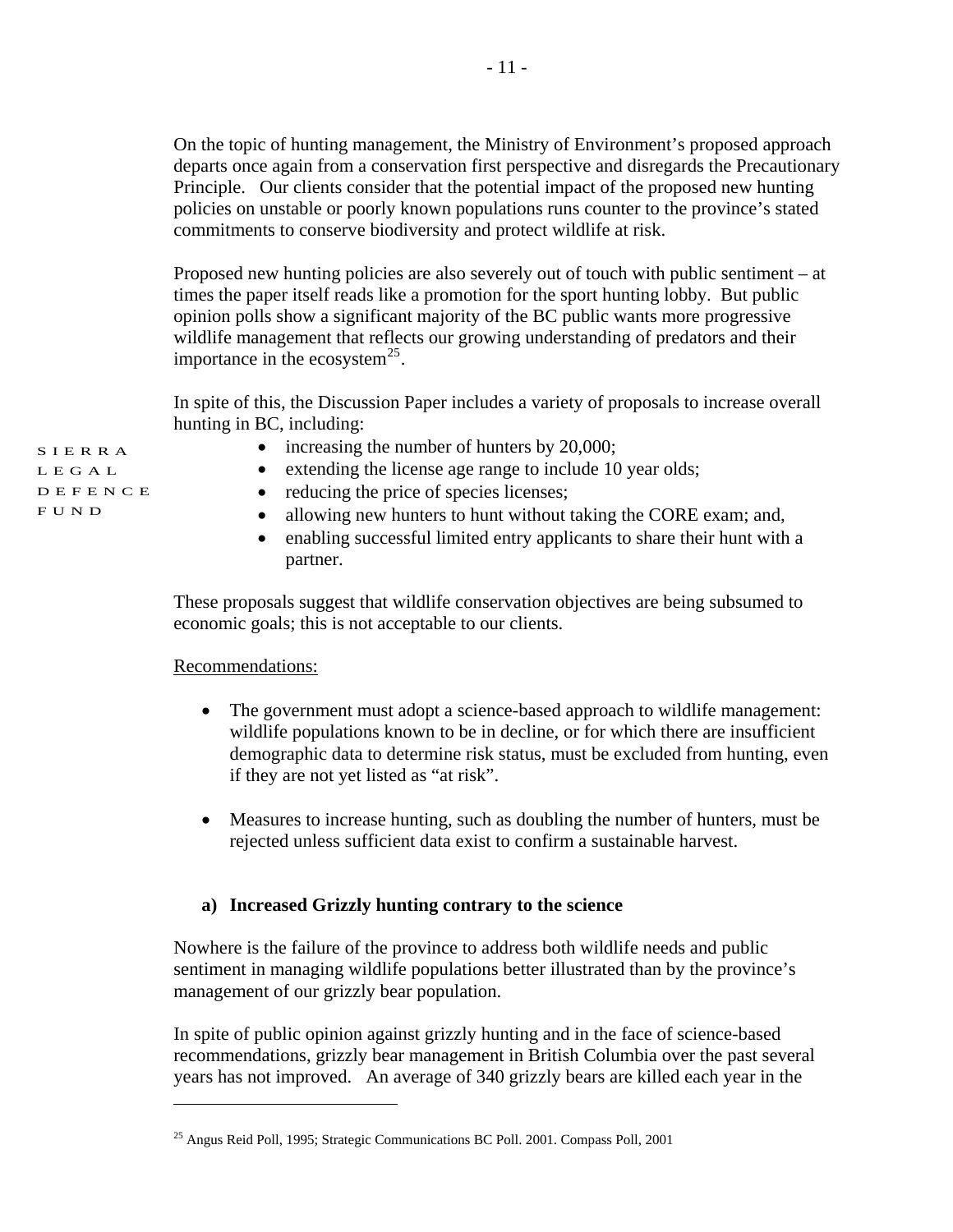province, close to 90% of them shot by sport hunters<sup>[26](#page-11-0)</sup>.

With the notable exception of the Great Bear Agreement, the government has made little progress in implementing recommendations of its own Grizzly Bear Scientific Panel, specifically in terms of protecting grizzly bear habitat from resource extraction or human access, or establishing Grizzly Bear Management Areas (GBMA) that are closed to hunting $27, 28$  $27, 28$  $27, 28$ .

The wide range of threats to grizzly bears in British Columbia include human-caused mortality, cumulative habitat degradation, habitat alienation and destruction, population displacement, the cascading effects of salmon collapse, and climate change<sup>[29](#page-11-3)</sup>, all of which are likely to increase in the future. Moreover, grizzly bears have life-history characteristics that make them particularly vulnerable to hunting<sup>[30](#page-11-4)</sup>.

The negative impact of hunting on the grizzly population is well studied. In 2000, the Scientific Panel commissioned a study modelling future grizzly bear populations under current management regimes. The study concluded that the BC grizzly bear populations had a 50% chance of declining at rates exceeding 20% over 30 years, the current harvest rates are unsustainable, and selective targeting of adult male bears by hunters at existing levels has long term and adverse effects on population structure and productivity $31$ .

There is strong evidence of regional declines in subpopulations of grizzly bears. By using satellite-based DNA fingerprinting, scientists  $32^{\circ}$  $32^{\circ}$  concluded that grizzly bear populations in south-eastern BC now occur in five peninsulas of mountainous habitat, with isolation/fragmentation having been identified in the Central Rocky Mountain Ecosystem and the Selkirk Mountains, and that legal killing of grizzlies might also adversely affect movement across the Highway 3 corridor<sup>[33](#page-11-7)</sup>. For the Selkirk Mountain population, scientists concluded that genetic isolation is "a serious threat for the longterm persistence of the southern Selkirk bears."

In a telling admission, the BC government has predicted that these declines will continue well into the future. BC's own data predict that by 2065 grizzly bears in British

SIERRA LEGAL DEFENCE FUND

<span id="page-11-0"></span><sup>&</sup>lt;sup>26</sup> Anonymous, " A future for the Grizzly: BC Grizzly Bear Conservation Strategy" (1995) http://wlap.gov.bc.ca/wld/grzz/grst.html

<span id="page-11-1"></span> $\frac{27}{27}$  Such zones would fully protect grizzlies from sport hunting and habitat damage caused by industrial activities (e.g., logging and mining). These were first recommended in 1995, a recommendation reiterated by the Scientific Panel in 2003.

<span id="page-11-2"></span><sup>&</sup>lt;sup>28</sup> Anonymous, "A future for the grizzly: British Columbia Grizzly Bear Conservation Strategy" (1995) [http://wlapwww.gov.bc.ca/wld/grzz/grst.html;](http://wlapwww.gov.bc.ca/wld/grzz/grst.html) Austin, M. and Hamilton, T., A review of grizzly bear harvest management in British Columbia (MWLAP, 2002) http://wlapwww.gov.bc.ca/wld/documents/gbear\_critique1.pdf <sup>29</sup> BC Ministry of Environment, Lands and Parks. 2000. Environmental Trends in British Columbia 2000. State of Environment Reporting

<span id="page-11-4"></span><span id="page-11-3"></span><sup>&</sup>lt;sup>30</sup> Female grizzly bears take between 4 to 7 years to reach reproductive maturity. Moreover, the time between litters ranges from 3 to 5 years, with each litter only producing 2-3 cubs. Thus, grizzly populations are very slow growing and are easily pushed into population decline through the loss of female bears.  $31$  McLoughlin, P. 2002. Managing risks of decline for hunted populations of grizzly bears given uncertainty in

<span id="page-11-5"></span>population parameters. Final report, Submitted to the British Columbia Independent Scientific Panel on Grizzly Bears. University of Alberta, Edmonton, AB. 63 pp.

<span id="page-11-6"></span><sup>&</sup>lt;sup>32</sup> Proctor, M.F, B.N. McLellan and C. Strobeck. 2002. Population fragmentation of Grizzly Bears in Southeastern British Columbia, Canada. Ursus 13: 153-160

<span id="page-11-7"></span><sup>&</sup>lt;sup>33</sup> If dispersal rates are density dependent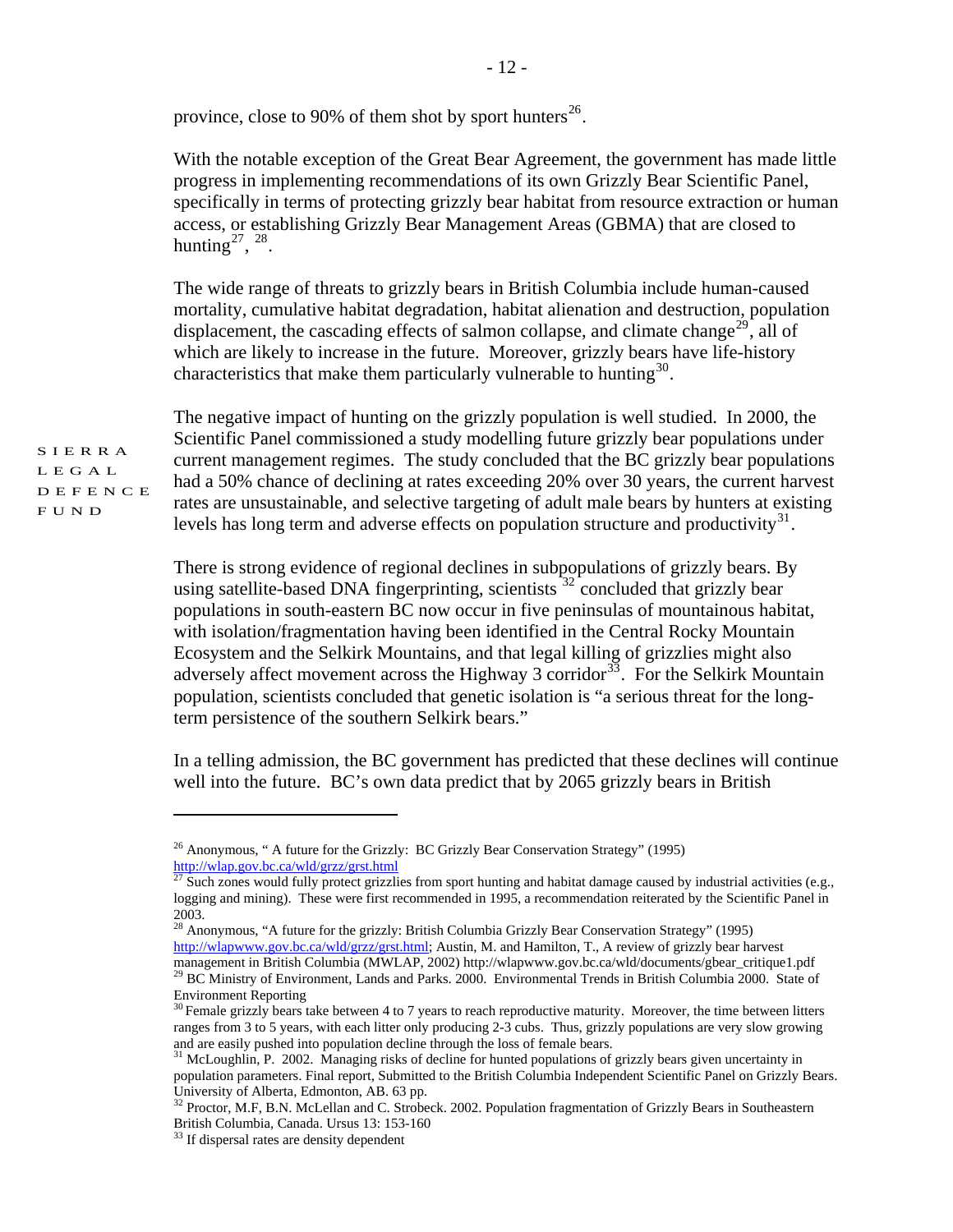Columbia will be extinct or threatened in 38% of their former BC range<sup>[34](#page-12-0)</sup>.

Despite the threats facing BC's grizzly bear population, the Discussion Paper does not address their ongoing harvest, or discuss protection for currently hunted populations that are found to be in decline. Indeed, it appears that over-hunting of grizzly bears, permitted by the Wildlife Brach, will continue to be the status quo in  $BC^{35}$  $BC^{35}$  $BC^{35}$ .

The Discussion Paper does not commit to implementation of GBMAs, including three that were recently agreed to in negotiated land-use planning agreements on the Central<sup>[36](#page-12-2)</sup> and North Coast<sup> $37$ </sup> administrative districts, and which enjoy the support of a wide-range of stakeholders, including pro-hunting interests  $38$ .

Lastly, the province's failure to properly manage for grizzly species is internationally recognized - the European Union continues to ban the importation of BC grizzly hunt trophies in an embarrassing condemnation of British Columbia's misguided policy.

SIERRA LEGAL Recommendations:

 $\overline{a}$ 

DEFENCE FUND

- The government must immediately implement the recommendations of the Grizzly Bear Scientific Panel on habitat protection and hunting management including creating permanent GBMAs large enough to maintain biologically viable and sustainable grizzly bear populations.
	- Given the possibility of the extirpation of certain sub-populations of the species, a moratorium on the grizzly bear hunt must be initiated immediately.

# **b) Hunting Access, Roads and Waterways: Failure to manage access**

Where roads and waterways provide access, hunting accelerates wildlife population decline and prevents population recovery<sup>[39](#page-12-5)</sup>. The Discussion Paper proposals do not adequately address this issue.

Proposals outlawing shooting wildlife from a motor vehicle or motor boat, using a helicopter to transport hunters or game, hunting from a provincial road, and carrying

<span id="page-12-0"></span><sup>&</sup>lt;sup>34</sup> BC Ministry of Environment, Lands and Parks, 1995(b). Conservation of Grizzly Bears in British Columbia. Background Report. 70 pp

<span id="page-12-1"></span><sup>&</sup>lt;sup>35</sup> Environmental Investigation Agency, 1998. Trigger Happy: How Pro-Hunting Policies are Driving British Columbia's Grizzly Bears towards Extinction

<span id="page-12-2"></span><sup>&</sup>lt;sup>36</sup> Anonymous. 2004. Central Coast Land and Resource Management Plan: final report of consensus recommendations to the provincial government and First Nations:

http://srmwww.gov.bc.ca/cr/resource\_mgmt/lrmp/cencoast/table\_rec.htm

<sup>&</sup>lt;sup>37</sup> Anonymous. 2004. North Coast Land and Resource Management Plan: final recommendations.

<span id="page-12-4"></span><span id="page-12-3"></span>http://srmwww.gov.bc.ca/ske/lrmp/ncoast/final\_landuse\_recommend.htm <sup>38</sup> It must be stressed that if established, these GBMAs could legally be extinguished by government after ten years, and are likely too small to maintain viable grizzly bear populations for the long-term. In addition, they are not fully protected from industrial resource extraction in grizzly habitat, including clearcut logging, mining or road building.<br><sup>39</sup> Horjesi, B., B. Gilbert, and L. Craighead, 1998. British Columbia's Grizzly Bear Conservation Stra

<span id="page-12-5"></span>Wildlife Environments Consulting Ltd. Calgary.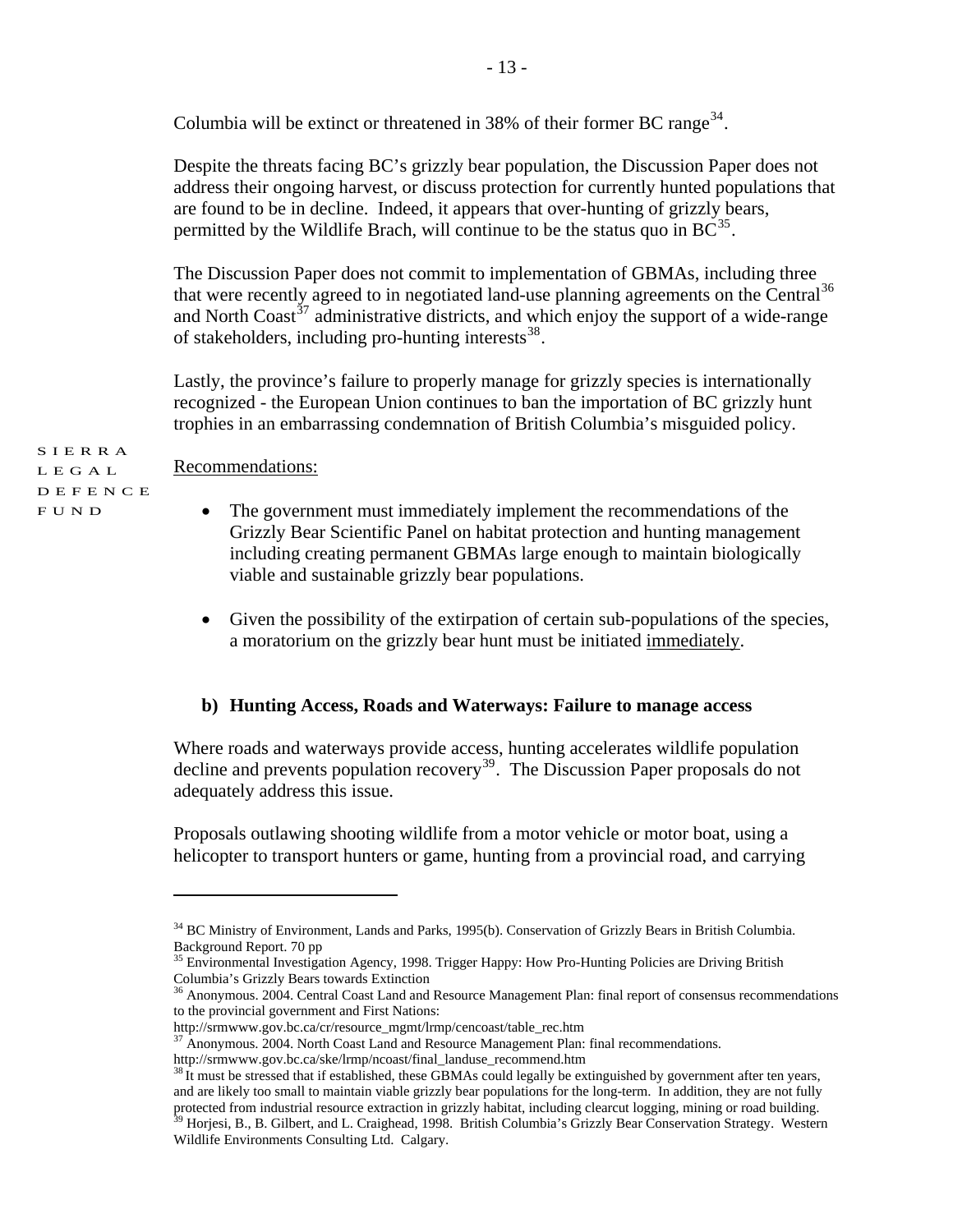loaded firearms in a vehicle, though positive, are not sufficient to address current unsporting hunting practices in BC.

Again, to consider the grizzly, the Scientific Panel called on the government to take aggressive steps to address human access into areas currently inhabited by bears to reduce hunting and non-hunting human-caused mortality of bears and to prevent the displacement of bears from critical habitat types (e.g., feeding sites such as salmon streams or berry patches). Despite this, formal access management plans have been completed for only one of the fifty-seven grizzly bear populations $40$ .

Recommendations:

- Future law must incorporate stronger regulations, followed by constant enforcement, to control unsporting hunting, which uses planes and other vehicles.
- The integrated approach to wildlife management, recommended earlier, must include review, prior to approval, of the impact of prospective roads and other linear corridors on wildlife.
	- The new Act must initiate a 'No Hunting' policy in habitat used by grizzlies along roads and rivers.

# **c) Limited Entry Hunting and Reporting**

The Discussion Paper suggests that the Ministry considers limited entry hunting to be a precautionary conservation measure, introduced where necessary to limit the number of hunters or the number of animals that may be taken, or to limit the harvest to a certain "class" of animal. This practice, however, contains inherent flaws that can drive wildlife kills over sustainable levels.

For example, a flawed assumption behind limited entry hunting is that not all hunters will kill an animal. Thus, far more licences are issued to hunters than the number that can be sustainably killed. In order to identify over-hunting of designated areas, the permit allocation system relies on insufficient and faulty self-reporting by hunters $^{41}$  $^{41}$  $^{41}$ . Further, hunting quotas designed to cover wide areas can be inappropriately filled in a small area where animals are known to feed and gather, contributing to local extirpation. Lastly, limited entry hunting is neither sustainable nor ethical because it is designed to allow continued hunting in areas that already have depleted wildlife populations<sup> $42$ </sup>.

SIERRA LEGAL DEFENCE FUND

<span id="page-13-0"></span><sup>40</sup> North Cascades Grizzly Bear Recovery Team. 2004. Recovery plan for grizzly bears in the North Cascades of British Columbia. http://wlapwww.gov.bc.ca/wld/grzz/#ncgb 41 Environmental Investigation Agency, 1998. Trigger Happy: How Pro-Hunting Policies are Driving British

<span id="page-13-1"></span>Columbia's Grizzly Bears towards Extinction. Unpublished report. 42 It takes grizzly bears between 3 to 7 years to reoccupy areas from which they have been killed or displaced by

<span id="page-13-2"></span>human activity. Horjesi, B., B. Gilbert, and L. Craighead. 1998. British Columbia's Grizzly Bear Conservation Strategy: An Independent Review of Science and Policy, 1998.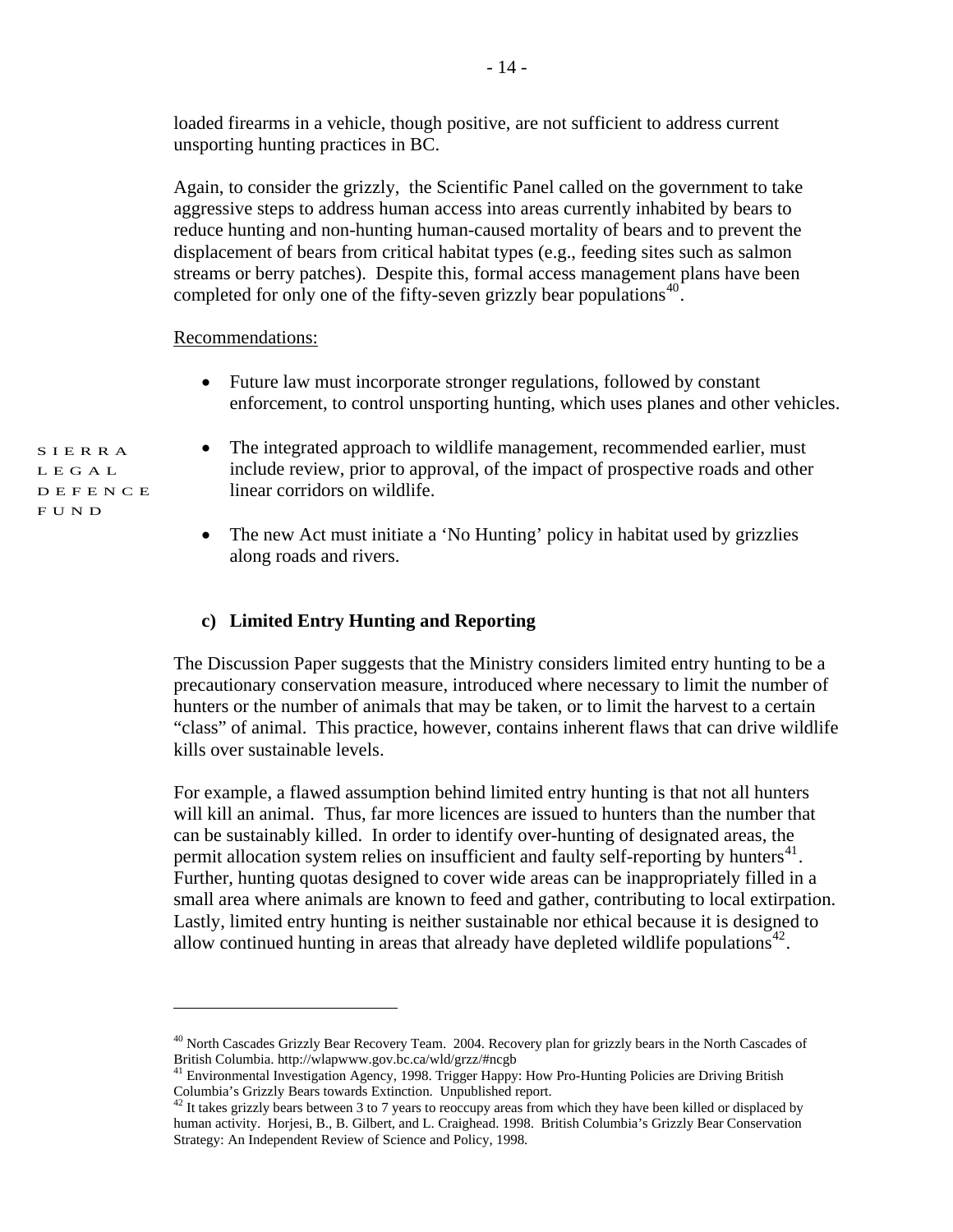Our clients believe that the province's licensing approach should be reallocated to account for non-consumptive use, consistent with changing societal values and future species needs $43$ .

Recommendations:

- Limited entry hunting must be allocated on the basis of science, using the Precautionary Principle.
- The new Act must ensure efficient, thorough and transparent measuring of wildlife kills to ensure reliable mortality statistics.

#### **d) Provide the resources needed to properly manage wildlife**

SIERRA LEGAL DEFENCE Next to a flawed legal regime, wildlife populations and biological diversity are most threatened by chronic under-funding and marginalization of wildlife conservationoriented enforcement programs in British Columbia.

> British Columbia's fish and wildlife enforcement budget has essentially remained unchanged for 20 years. Over that time, total provincial expenditures increased 200%, by \$16.3 billion, while wildlife enforcement spending as a percent of total government spending fell to 0.00039% (1/26th of 1%) in 2001. In 2004, enforcement services received  $1/29$ th of 1% of provincial expenditures<sup>[44](#page-14-1)</sup>. As a result, enforcement and protection staff are presently unable to ensure effective compliance with fish and wildlife regulations and effect widespread and long-lasting changes in resource user behaviour in BC. An example of this is the abandonment of fish and wildlife protection by enforcement services.

Again, the decline in Ministry capacity to monitor and protect our wildlife is no better illustrated than concerning the grizzly**.** 

For example, the British Columbia government no longer directly collects kill data to monitor the population effects of the hunt and set annual hunt quotas. Before 2001, sport hunters had to take the carcass of their kill to a provincial government office for compulsory inspection, including a determination of sex, the extraction of a tooth for aging, and the date and location of the kill. In some cases, hair samples were collected for DNA analysis.

In 2001, however, the government privatized the compulsory inspection of grizzlies and many other wildlife species hunted in the province. This scientific information is no longer collected by trained government technicians, but by private contractors for profit, including many businesses that are closely associated with a successful grizzly hunt such as taxidermists, guide-outfitters, and gun-shops. These businesses may not have the

FUND

<span id="page-14-1"></span><span id="page-14-0"></span><sup>&</sup>lt;sup>43</sup> Dionys deLeeuw, 1998. Limiting Hunter Entry in British Columbia Bear Management. Unpublished report. <sup>44</sup> Horejsi, B.L. 2002. Losing Ground: The decline in fish and wildlife law enforcement capability in British Columbia and Alaska. Raincoast Conservation Society. Victoria, B.C.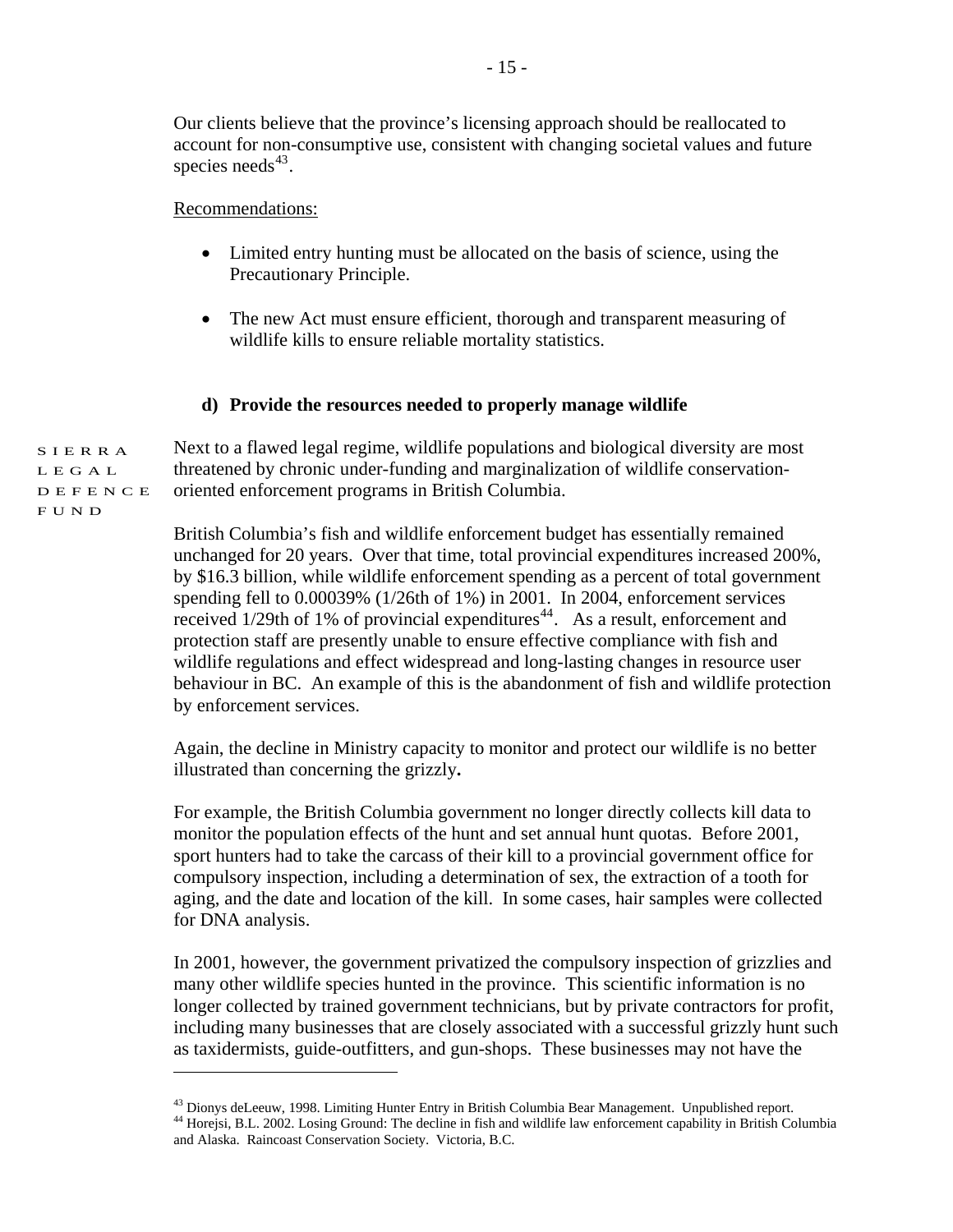required objectivity and independence to carry out management responsibilities essential to the sustainability of the hunt. This exacerbates the problem of the unreliability of data being collected – an unreliability that has been noted by the government's own biologists who specifically referred to the false report of female grizzly bears as males, and to false reporting of kill locations [45.](#page-15-0)

More recently, in 2005, approximately 40% of layoffs in the Ministry of Environment were among positions whose primary responsibility is enforcement and monitoring; including work directly related to the management of the grizzly hunt<sup>[46](#page-15-1)</sup>. Because of these cutbacks, the government no longer has the staff to do management tasks that are critical to ensure the long-term viability of populations in the province.

#### Recommendation:

• Funding for wildlife management officials must be restored and the contracting out of wildlife management eliminated where necessary expertise and scientific rigour cannot be assured.

#### **e) Privatization of Oversight - Guide Outfitting**

Our clients oppose the Discussion Paper's various proposals to privatize government oversight of the Guide Outfitting industry. According to the Discussion Paper, the Ministry intends to delegate to Guide Outfitting Operators roles and responsibilities traditionally belonging to government, including:

- Training and testing;
- Setting conduct/ practices standards;
- Investigating complaints and conducting hearings;
- Providing business/performance information to the public;
- Allocation of quotas; and,
- Consultation with First nations.

This course of action is based on the flawed rationale that members of the regulated group have the training, experience, and expertise to make appropriate judgments and assess applicants. It is also based on the flawed premise that private parties can adequately protect the public interest, even in situations where there are obvious conflicts with their own private interests.

The Ministry states that it is appropriate to give commercial operators more control, as they have a vested interest in sustaining the resource. The record of accomplishment of the hunting industry, however, shows a clear inability of hunters to self-police. As noted earlier, a key reason for over-hunting in British Columbia is the current system's

 $\overline{a}$ 

<span id="page-15-1"></span><span id="page-15-0"></span><sup>45</sup> http://wlapwww.gov.bc.ca/fw/wild/hunting/ci.htm 46 *Ibid*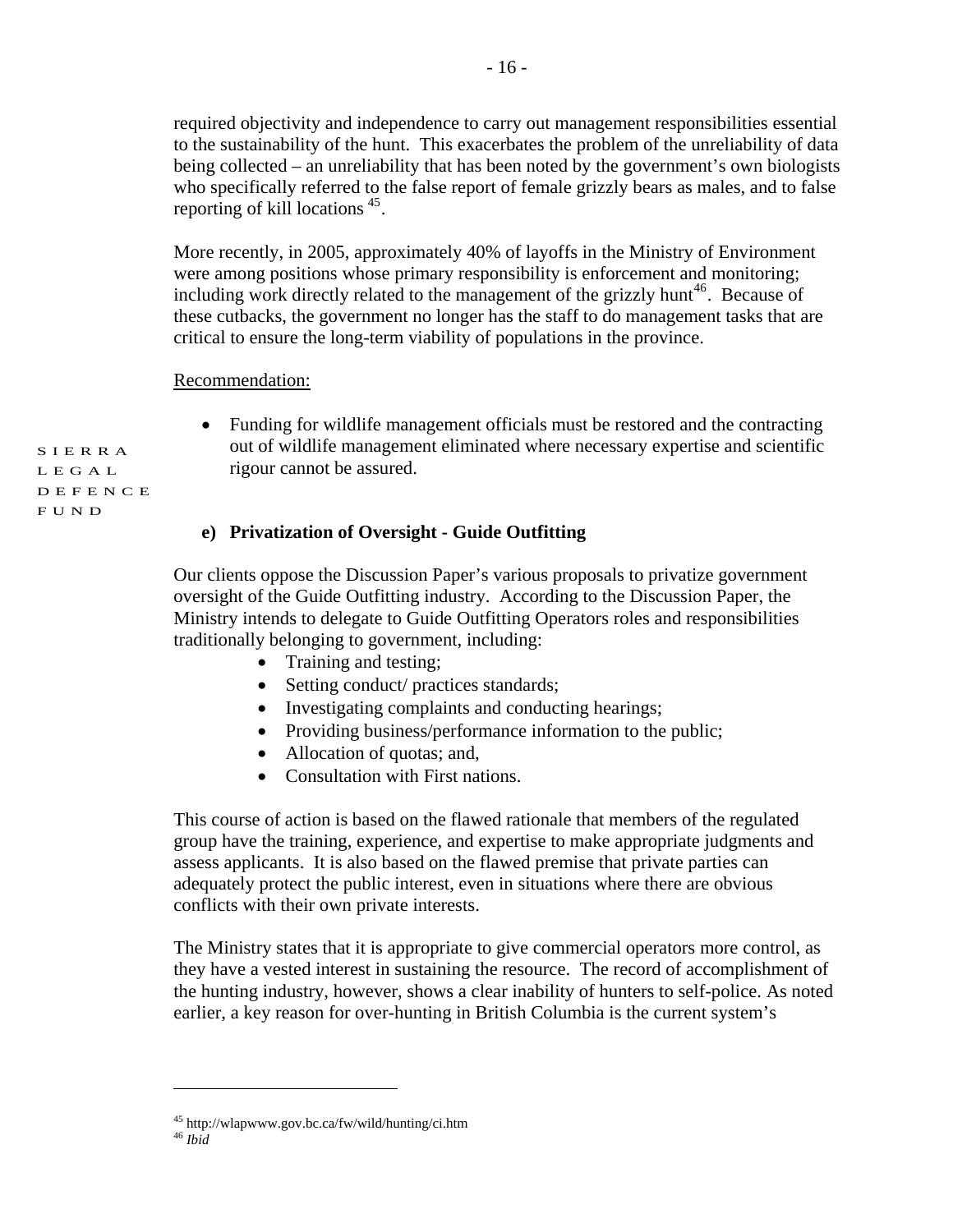reliance on unreliable reporting by private hunters $47$ . Despite the Guide Outfitting industry's stake in maintaining wildlife resources, they have not addressed population declines in the province and their responsibility for doing so should not be enhanced.

Lastly, the Discussion Paper contemplates loss of a licence by a Guide Outfitter if their allocation is unused, an approach that encourages unsustainable harvest. Instead, our clients advocate a conservation first approach that properly regulates consumptive use and thus prevents unsustainable harvest. However, if Guide Outfitters could be contemplated as reasonable stewards, they should be provided the latitude, without penalty, to not hunt an allocation they deem unsustainable. Specifically, they should not be penalized for adopting ecologically sustainable practices by having their allocation revoked or transferred to the Limited Entry Hunt, nor should they be threatened with losing their guide outfitter privileges.

Recommendations:

SIERRA LEGAL DEFENCE FUND

 $\overline{a}$ 

- Do not delegate authority for wildlife management to individuals or organizations who may have real or perceived conflicts of interests.
- Allow Guide Outfitters, without penalty, to not hunt an allocation if they deem it unsustainable.

#### **f) Wildlife Viewing**

While the Discussion Paper acknowledges the positive impacts of wildlife viewing and eco-tourism, including their potential to provide major economic benefits, the Ministry fails to support this sustainable form of managing wildlife for revenue generation.

The purported purpose of the background document, "BC's Hunting, Trapping and Wildlife Viewing Sector" was to encourage discussion of the relative financial contributions from both wildlife viewing and wildlife hunting in order to canvass informed commentary regarding development of regional plans. However, other than in its title, the report *entirely omits reference to wildlife viewing.* Given that revenue from commercial grizzly viewing generates double the revenue from commercial hunting<sup>[48](#page-16-1)</sup>, this is a material oversight. Wildlife based activities such as safaris and whale watching are the strongest growth sectors within tourism, which is itself one of the world's fastest growing industries<sup>[49](#page-16-2)</sup>.

In contrast, hunting revenue will always be limited by the licensing process and overall nature of the practice and, under the status quo, will inevitably decrease<sup>[50](#page-16-3)</sup>. In the face

<span id="page-16-0"></span><sup>47</sup> Horjesi, B., B. Gilbert, and L. Craighead, 1998. British Columbia's Grizzly Bear Conservation Strategy: An Independent Review of Science and Policy. http://www.raincoast.org<br><sup>48</sup> 6.1 million to 3.3 million in 2003. From: Parker, Z. and Gorter, R. 2003. Crossroads: Economics

<span id="page-16-1"></span>Policy, and the Future of Grizzly Bears in British Columbia. Victoria, BC

<span id="page-16-2"></span><sup>49</sup> Honey, M. "The Business of EcoTourism", Green Money Journal, Summer 2007 issue, http://www.GreenMoneyJournal.com

<span id="page-16-3"></span><sup>&</sup>lt;sup>50</sup> Parker, Z. and Gorter, R. 2003. Crossroads: Economics Policy, and the Future of Grizzly Bears in British Columbia. Victoria, BC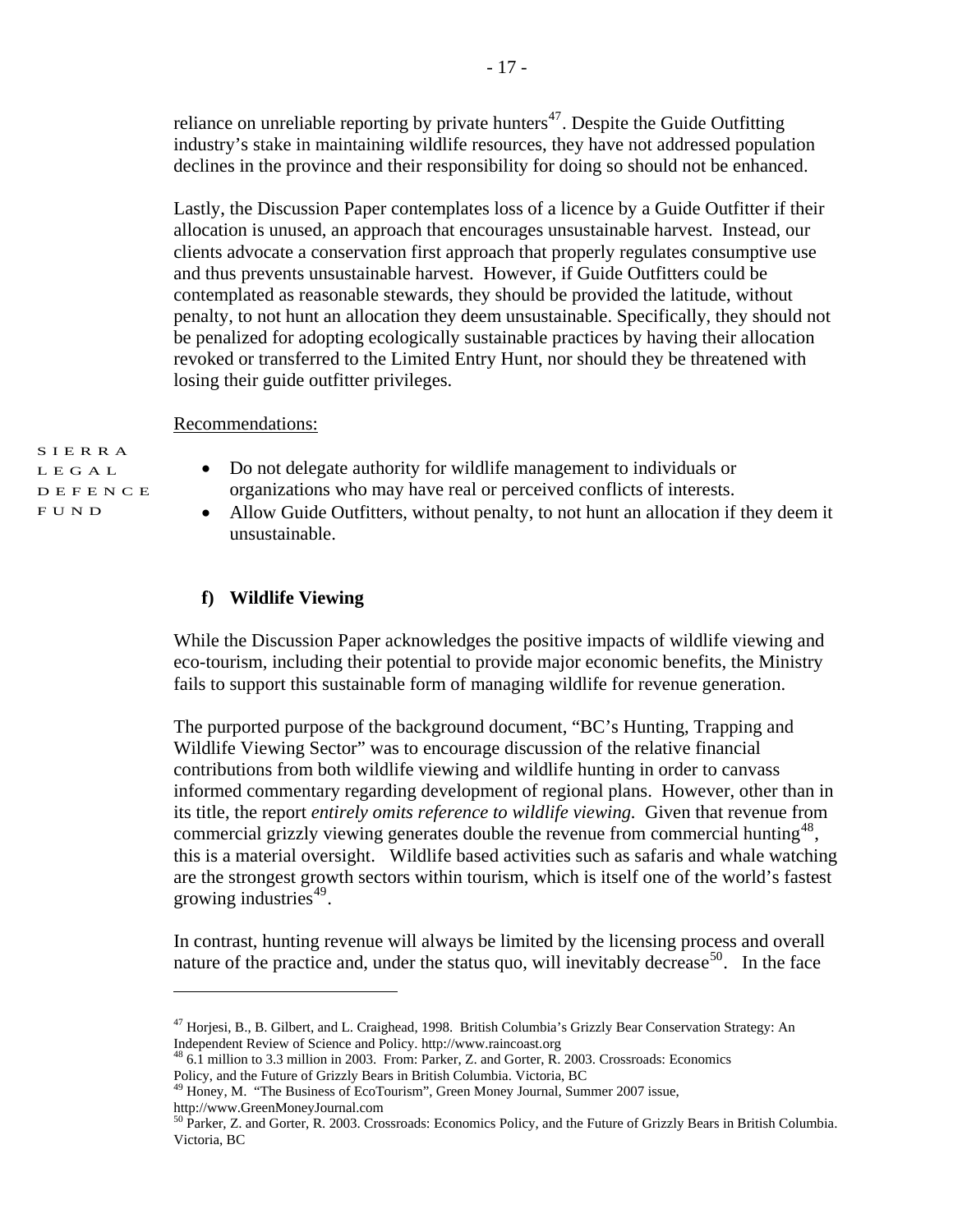of climate change and other impacts on habitat that point to widespread population declines, hunting opportunities will decline. In this context, the precautionary approach requires prioritizing wildlife viewing.

In contrast, the Ministry affirms in the Discussion Paper its resolve to maintain the status quo, citing that where viewing conflicts with other uses of wildlife such as hunting, it is important to manage wildlife so that competing uses of finite wildlife resources are balanced. Our clients feel this position is influenced by the hunting lobby and is irresponsible.

#### Recommendation:

• BC must end its pro-hunting bias and must prioritize and invest in activities that are sustainable, particularly eco-tourism.

# **g) Inventory: Inadequate Government Methods Used To Estimate Populations**

SIERRA LEGAL DEFENCE FUND

Effective inventories and population estimates are a cornerstone of wildlife management. The Discussion Paper states that the Ministry manages wildlife by "collecting, analyzing and distributing scientific information on species and ecosystems so that standards for the use and protection of species and ecosystems represent the best available science"<sup>[51](#page-17-0)</sup>. Yet, for many harvested species, there is an alarming absence of accurate population data. Without reliable province-wide population information, it is impossible for the Ministry to ensure that populations are being harvested sustainably. Until such data are available, management of all populations suspected to be unstable or in decline must proceed on a precautionary basis that prioritizes conservation over harvesting.

#### **Grizzly bears as an example**

The British Columbia government has consistently justified unsustainable levels of sport hunting on the assumption that grizzly bear populations are sufficiently robust to withstand high levels of hunt mortality. However, the methods by which the Ministry estimates the number of bears are questionable  $52, 53, 54$  $52, 53, 54$  $52, 53, 54$  $52, 53, 54$  $52, 53, 54$  and none of the Ministry's population estimates have passed the scrutiny of independent scientists to be presented

 $51$  At pg. 8.

<span id="page-17-1"></span><span id="page-17-0"></span><sup>&</sup>lt;sup>52</sup> For example, the Ministry's most recent population estimates do not include any variance or range and are based on inadequate methods of derivation: *"The revised Grizzly Bear population estimate for British Columbia in 2004 was 16,887 bears. A quantitative estimate of the precision of the final estimate is not possible because the expert-based approach does not estimate uncertainty*", from: British Columbia Grizzly Bear (Ursus Arctos) Population Estimate

<span id="page-17-2"></span><sup>2004,</sup> BC Ministry of Water, Land and Air Protection.<br><sup>53</sup>Former government habitat biologist Dionys deLeeuw revealed that the government calculates a theoretical potential grizzly bear surplus based on inappropriately applied habitat suitability indices. Based on this method, he believes that "*virtually all grizzly bears could be exterminated in BC by sport hunters, while government habitat suitability measurements alone would continue to calculate a theoretical potential bear abundance and continue to establish a harvestable surplus.",* From: Trites, A. W., and H. V. Thommasen. 1992. Grizzly bear hunting patterns in the Central

<span id="page-17-3"></span>Coast Region of British Columbia. University of British Columbia. Vancouver BC. 54 Leading North American grizzly bear biologist, Dr. Brian Horejsi, stated that the government's inflated population estimates "*have absolutely no foundation in science"*. "Anti-bear hunt campaign visits capital", Victoria News Weekend Edition, January 12, 2001.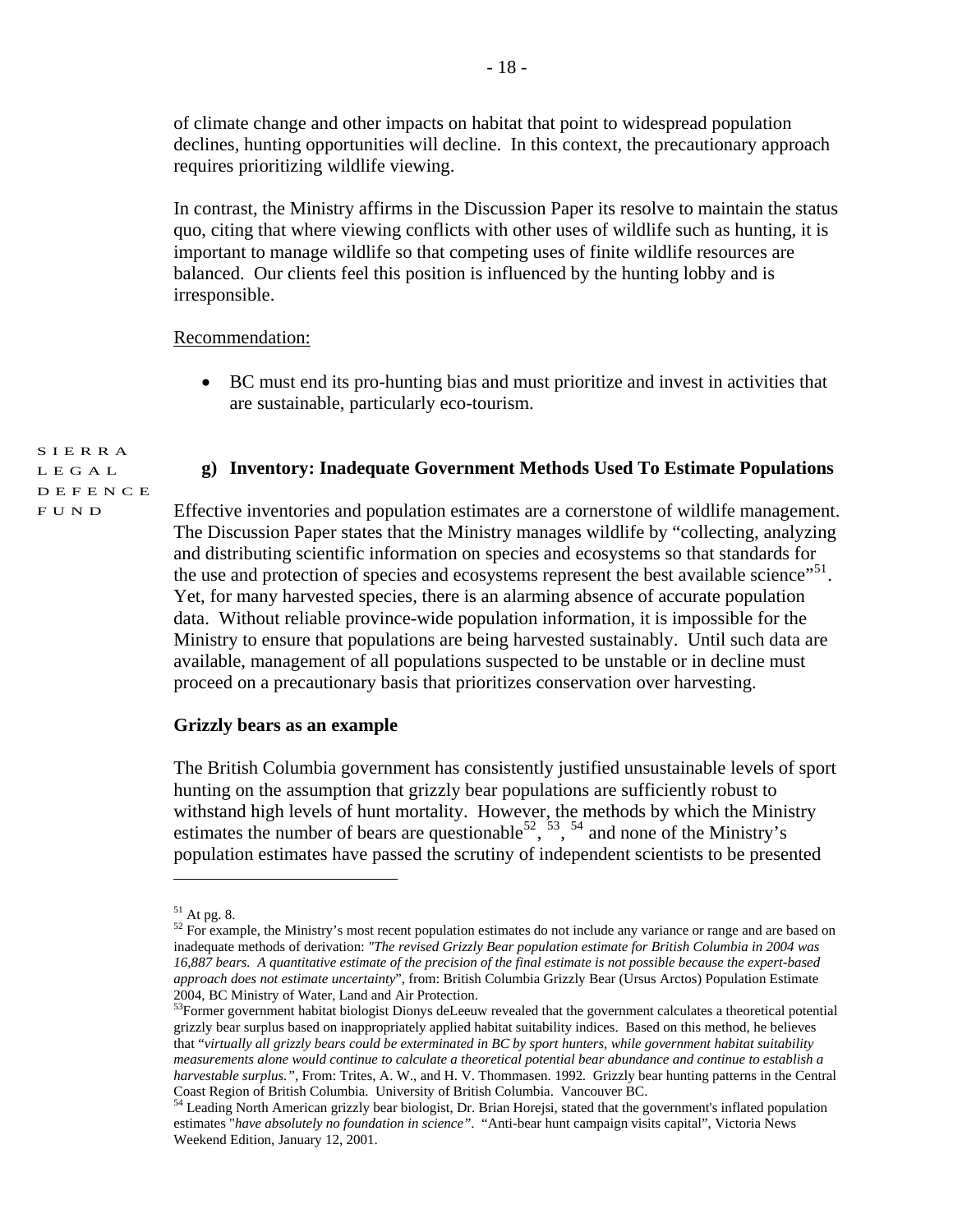in peer-reviewed publications.

In contrast to the Ministry's findings, reports by independent scientists have consistently pointed to the likelihood of over-harvest of grizzly bears in B.C.<sup>[55](#page-18-0)</sup>,  $^{56}$  $^{56}$  $^{56}$ ,  $^{57}$  $^{57}$  $^{57}$ ,  $^{58}$  $^{58}$  $^{58}$ . Independent localized studies continue to indicate damage to grizzly bear populations by continued unsustainable hunting<sup>[59](#page-18-4)</sup>,  $60$ .

Taken together, the scientific literature reinforces an urgent need for wide ranging and long-term population studies. It is myopic and unprincipled for the government to maintain the grizzly bear hunt at the same time as it refuses to take adequate measures to monitor the grizzly population and to manage the harvest to proper standards.

Recommendation:

• The government must conduct and properly fund accurate inventories and population estimates, peer reviewed by independent non-government biologists, prior to allocating quotas.

#### **h) 'Natural' Salmon Baiting**

The *Wildlife Act* as it is currently written not only undermines the ethical concept of *fair chase* during the hunt, but also allows over-exploitation of bears congregating in key habitats.

Coastal grizzly bear populations are threatened by the absence of any laws to limit hunters from accessing critical grizzly habitat on the lower stretches of streams via natural riparian features, such as streams, estuaries, channels, or inlets. The openness of these sites, regularity and intensity of use by bears feeding on spawning salmon, and easy access to hunters in boats makes killing bears relatively easy. The result is, in effect, natural baiting

In addition, a loophole in the *Wildlife*  $Act^{61}$  $Act^{61}$  $Act^{61}$  allows sport hunters to pursue and shoot grizzlies from boats. The *Act* prohibits shooting from motorized boats, but this prohibition is easily evaded by having the propeller of the outboard motor tipped out of

 $\overline{a}$ 

<span id="page-18-0"></span><sup>&</sup>lt;sup>55</sup> In their 1990 study, the Committee on the Status of Endangered Wildlife reported that the allowable kill rate of the grizzly bear has been exceeded by between 85-89%. That report stated that "over hunting can and has caused grizzly bear populations to decline". From: Banci, V. 1991. The Status of the Grizzly Bear in Canada in 1990. COSEWIC, Ottawa, ON. 171 pp

<span id="page-18-1"></span><sup>&</sup>lt;sup>56</sup> Trites, A. W., and H. V. Thommasen. 1992. Grizzly bear hunting patterns in the Central Coast Region of British Columbia. University of British Columbia. Vancouver BC

<span id="page-18-2"></span> $^{57}$  Horjesi, B., B. Gilbert, and L. Craighead, 1998. British Columbia's Grizzly Bear Conservation Strategy. Western Wildlife Environments Consulting Ltd. Calgary.<br><sup>58</sup> deLeeuw, Dionys. 1999. Grizzly Overkill in British Columbia Bear Management. Unpublished paper.

<span id="page-18-3"></span>

<span id="page-18-4"></span><sup>59</sup> Environmental Investigation Agency, 1998. Trigger Happy: How Pro-Hunting Policies are Driving British Columbia's Grizzly Bears towards Extinction.

<span id="page-18-5"></span><sup>60</sup> Horjesi, B., B. Gilbert, and L. Craighead,1998. British Columbia's Grizzly Bear Conservation Strategy: An Independent Review of Science and Policy. http://www.raincoast.org 61 *Wildlife Act*, Section 27(1)

<span id="page-18-6"></span>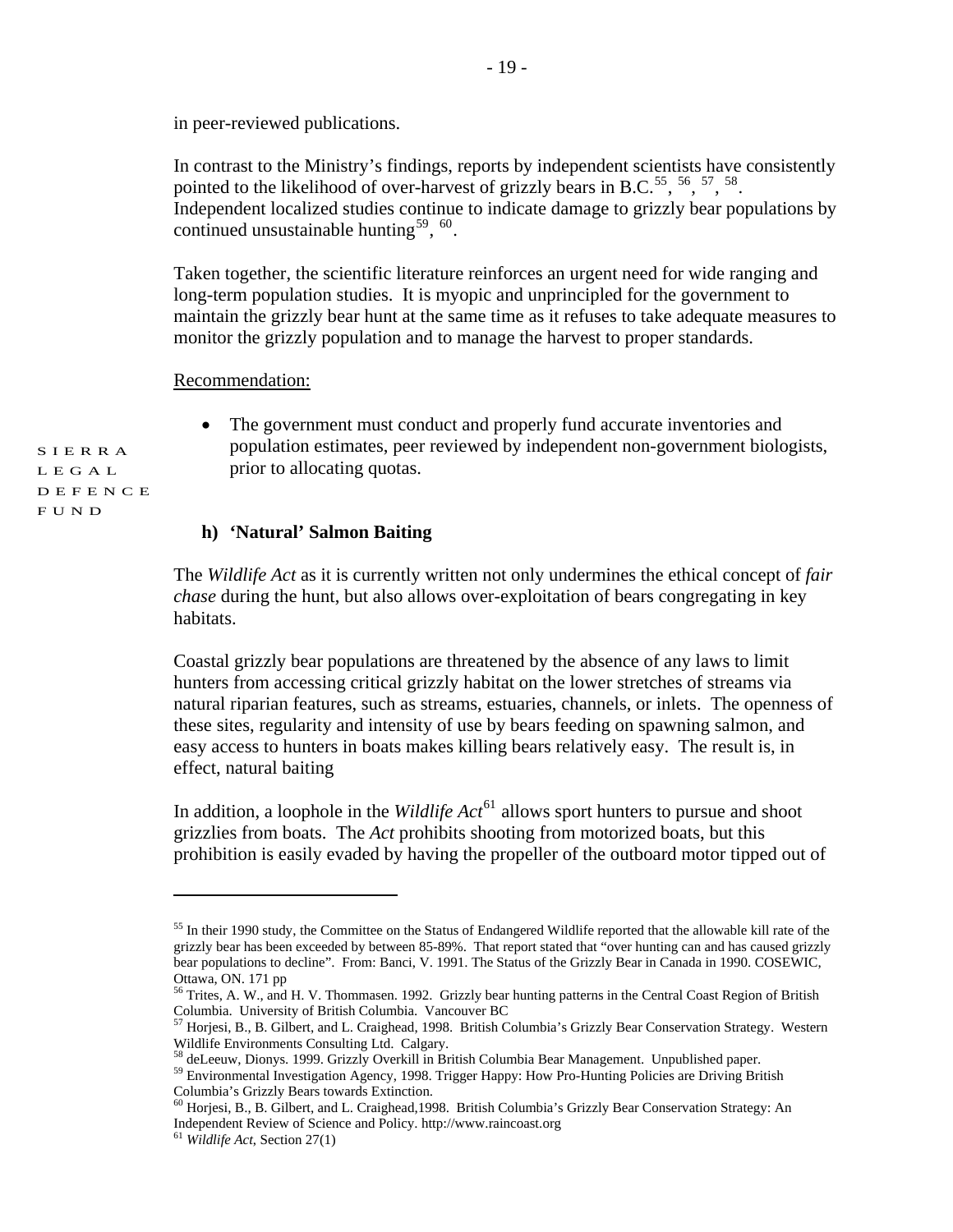the water or the engine otherwise inoperable at the moment of shooting<sup>[62](#page-19-0)</sup>,  $^{63}$  $^{63}$  $^{63}$ . Further, bears can be shot even if they are in the water, and thus less able to escape. Although the *Wildlife Act*[64](#page-19-2) states that no big game may be hunted while swimming, it does not restrict hunting of grizzlies feeding at waterways.

These natural baiting practices, compounded by weaknesses in the *Act,* negatively impact the grizzly bear population by displacing bears from crucial feeding sites, and forcing abandonment of salmon carcasses  $65$ . The current level of activity facilitated by the presence of openings from land (logging and forest roads,) air (float planes and helicopters) and water (jet boats) can cause bears to permanently abandon these crucial riparian areas. The biological importance of maintaining grizzly bear access to these areas is well established<sup>[66](#page-19-4)</sup>,<sup>[67](#page-19-5)</sup>.

Two special cases require protection:

SIERRA (i) Salmon Streams

LEGAL DEFENCE FUND Coastal and interior bears that depend on salmon congregate at specific, traditional sites along streams. Most of these areas are on the lower stretches of streams within easy access to hunters in boats or vehicles. Hunters in these areas often use elevated platforms or stands, further increasing their access to the bears. Because bears depend on salmon for a major portion of their diet, they may persist in using these salmon streams despite the potential risk.

> These dense concentrations of salmon-feeding bears are quite different from the distribution of interior bears that do not use salmon, making the effects of human disturbance more severe.

(ii) BC Pacific Coast Near-Shore Islands

Small numbers of grizzly bears occur on some of the larger near-shore islands in the Central and North Coast of British Columbia. These populations are vulnerable; their numbers are relatively low, and they may be genetically distinct. However, grizzly bears are occasionally hunted on these islands. Special protection is therefore required for all near-shore islands including habitat protection and closure to grizzly bear sport hunting.

Recommendations:

<span id="page-19-0"></span> $62$  "Eco-tour operators launch protest against bear hunting", Victoria Times Colonist, Wednesday May 11, 2005  $63$  "Eco-tourism operator wants bear hunt stopped; Former-hunting guide surrounds ex-employer's yacht to prev

<span id="page-19-1"></span>killing of Wildlife", Vancouver Sun, May  $10$ , 2005<br><sup>64</sup> Wildlife Act, Section 30

<span id="page-19-3"></span><span id="page-19-2"></span><sup>&</sup>lt;sup>65</sup> Horjesi, B., B. Gilbert, and L. Craighead, 1998. British Columbia's Grizzly Bear Conservation Strategy. Western Wildlife Environments Consulting Ltd. Calgary.

<sup>66</sup> Doak, D.F. 1995, Source-Sink Models and the problem of habitat degradation: general models and applications to

<span id="page-19-5"></span><span id="page-19-4"></span>the Yellowstone grizzly. Conservation Biology 9:1370-1379<br><sup>67</sup> McCrory, W.P., P. Paquet and B. Cross. In Press. Conservation analysis and design for a sanctuary for the Kermode bear (Ursus americanus kermodei) on the raincoast of British Columbia. Report for Valhalla Wilderness Society, New Denver, British Columbia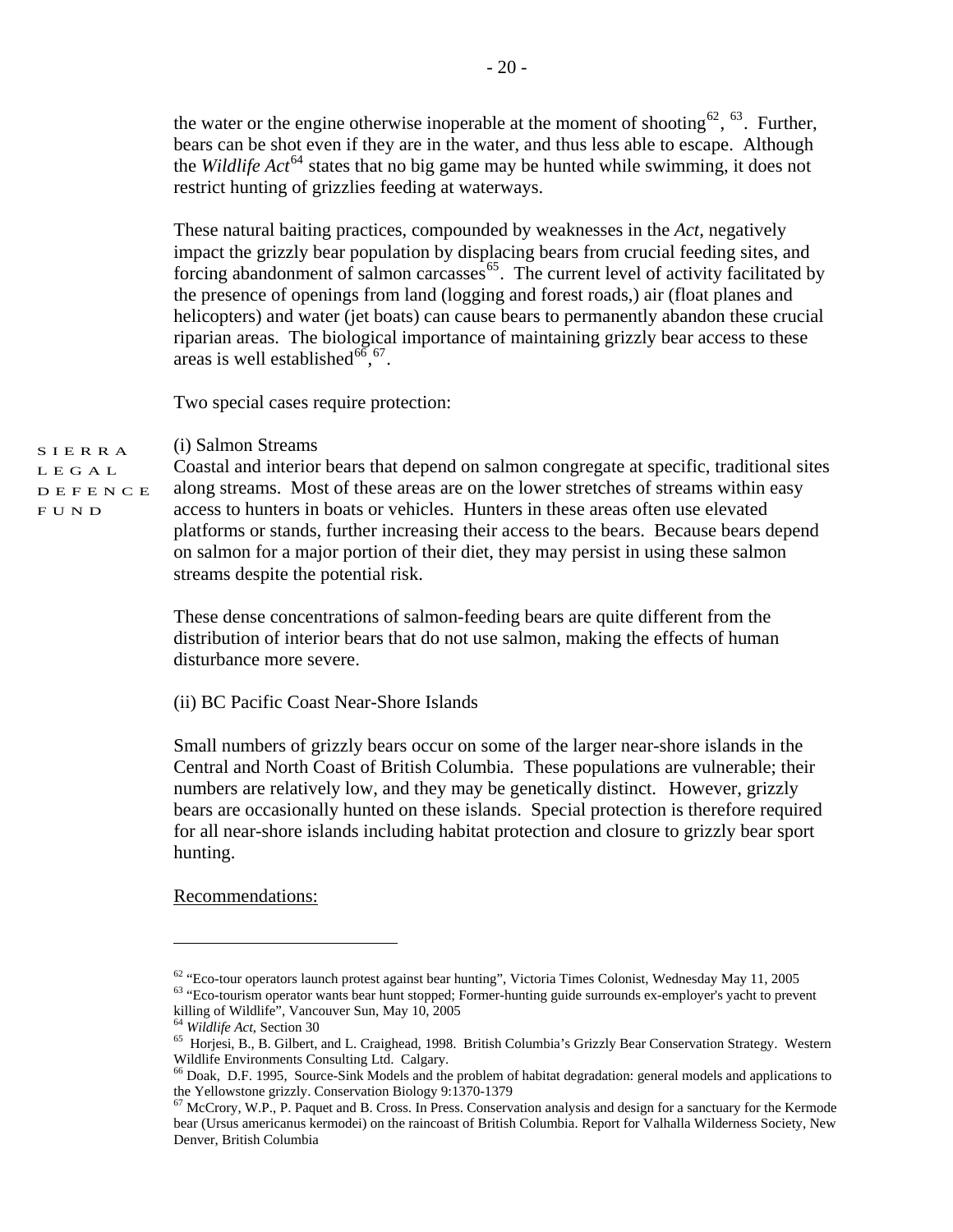- Hunting where bears congregate to feed on salmon must be prohibited through the establishment of 'No Hunting' buffer zones in these areas.
- Hunting of grizzlies on Pacific Coast near-shore islands must be prohibited.

#### **i) Hound Hunting**

Hunting bears with dogs is an inhumane practice which does not belong among hunting methods in a 21<sup>st</sup> century model. The practice has already been outlawed in neighbouring Washington State. Our clients do not support this practice<sup>[68](#page-20-0)</sup>.

#### Recommendation:

 $\overline{a}$ 

• Hunting bears with dogs must not be permitted.

SIERRA LEGAL DEFENCE FUND

#### **j) Wildlife Advisory Boards**

Our clients consider that wildlife advisory boards have the potential to be a useful medium with which to carry out review-and-comment procedures, provide meaningful public participation in the decision-making process and engage a broad range of participants $^{69}$  $^{69}$  $^{69}$ .

The establishment of advisory boards is provided for in wildlife legislation in certain jurisdictions<sup>[70](#page-20-2)</sup>. These boards are in the position to provide advice on matters respecting provisions of the respective Act and on matters relating to wildlife policy, and the management, regulation and administration of wildlife<sup> $1$ </sup>.

For example, the Yukon Fish and Wildlife Management Board (the Board)<sup>[72](#page-20-4)</sup>, which is the primary instrument of fish and wildlife management in the Yukon, deals with conservation and management of fish, wildlife, habitat and wildlife users on a territorialwide basis. We consider the Board's yearly regulatory review and associated consultation to be an efficient and valued component; this function is fundamental to the Board's existence and the source for its comments to government<sup>[73](#page-20-5)</sup>. The consultation process begins with the Board presenting proposed changes to the public each fall in order to obtain comments and hear concerns. Once the public consultation is complete,

<span id="page-20-0"></span><sup>&</sup>lt;sup>68</sup> While we oppose the use of dogs in hunting bears, we recognize the utility of using Karelian bear dogs or other bear-herding dogs to move or aversively condition bears in cases of bear-human conflict.<br><sup>69</sup> J.Applegate, "Beyond the Usual Suspects: The Use of Citizens Advisory Boards in Environmental Decision-

<span id="page-20-1"></span>making" (1998) Vol 73 Ind.L.J. 903<br> $\frac{1}{10}$  Newfoundland *Wildlife Act*, R.S.N.L. 1990, c. W-8 at s.6; Saskatchewan *Wildlife Act*, S.S. 1998, c.W-13.12 at s.8

<span id="page-20-3"></span><span id="page-20-2"></span><sup>&</sup>lt;sup>71</sup> NWT Wildlife Act. R.S.N.W.T. 1988, c. W-4 at ss 121,122; Yukon Wildlife Act R.S.Y. 2002, c.229 at ss 211-225, 236

<span id="page-20-4"></span><sup>&</sup>lt;sup>72</sup> Established by chapter 16 of the *Yukon Umbrella Final Agreement*. This agreement is a framework within which each of the 14 Yukon First Nations will conclude a final claim settlement agreement. All Umbrella Final Agreement provisions are a part of each First Nation final agreement

<span id="page-20-5"></span><sup>73</sup> Yukon Fish and Wildlife Management Board, *Regulation Reviews – About the Process*, online: YKFWB <*<http://www.yfwmb.yk.ca/regrev/about.htm>*>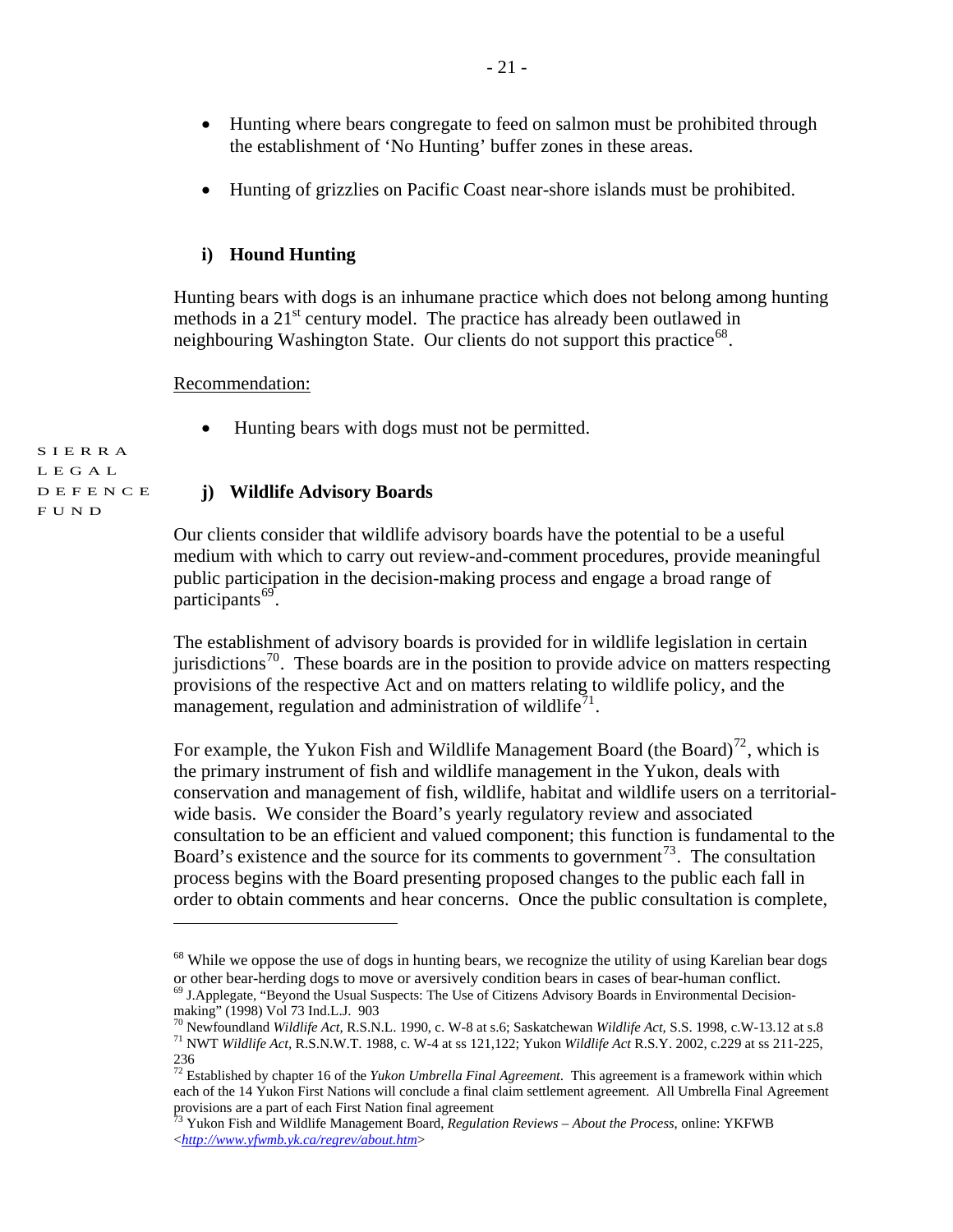the Board reviews the information and provides recommendations to the Minister of Renewable Resources; the Minister then accepts, varies or sets aside the Board's recommendations<sup>[74](#page-21-0)</sup>.

Our clients' concern regarding the use of boards arises from their member-selection process and from failure to prioritize precaution and science-based knowledge in decision-making. Accordingly, the following recommendations arise.

#### Recommendations:

• Should advisory boards be authorized under the *Wildlife Act*, an independent, transparent selection process must be devised that will result in a process of selection of Board members free from government influence and bias, and containing First Nations' representation.

SIERRA LEGAL DEFENCE FUND

• Terms of reference for management boards must require that decisions be based on the best available science, considered within the context of the Precautionary Principle.

#### **4) Alien and Invasive Species**

Our clients acknowledge the implications for the well-being of British Columbia's biodiversity posed by Invasive/Alien Species (IAS). We support the expanded definition under the *Wildlife Act* to encompass control of these species. In 2004, Sierra Legal analyzed the federal structure for addressing IAS finding it inadequate, and prepared a report<sup>[75](#page-21-1)</sup>. Summarized, the report reveals key elements that are relevant to provincial responsibility for this issue and which should be incorporated into laws for control of IAS.

#### Recommendations:

- Compliance with the law must be mandatory (as opposed to voluntary regimes).
- A body should be created to coordinate the various government departments involved or associated with invasive/alien species control.
- The law must require mitigation of impacts.
- The law must enable cost recovery, permit and environmental assessment mechanisms so as to place the burden of monitoring and control measures on persons responsible for IAS introduction.

<span id="page-21-1"></span><span id="page-21-0"></span><sup>74</sup> *Ibid* 75 Duncan J. et al., *A Legal Strategy to Protect Canada's Ecosystems and Economy from Alien Invasive Species*  (Toronto: Sierra Legal Defence Fund, March 2004). Available at http://www.sierralegal.org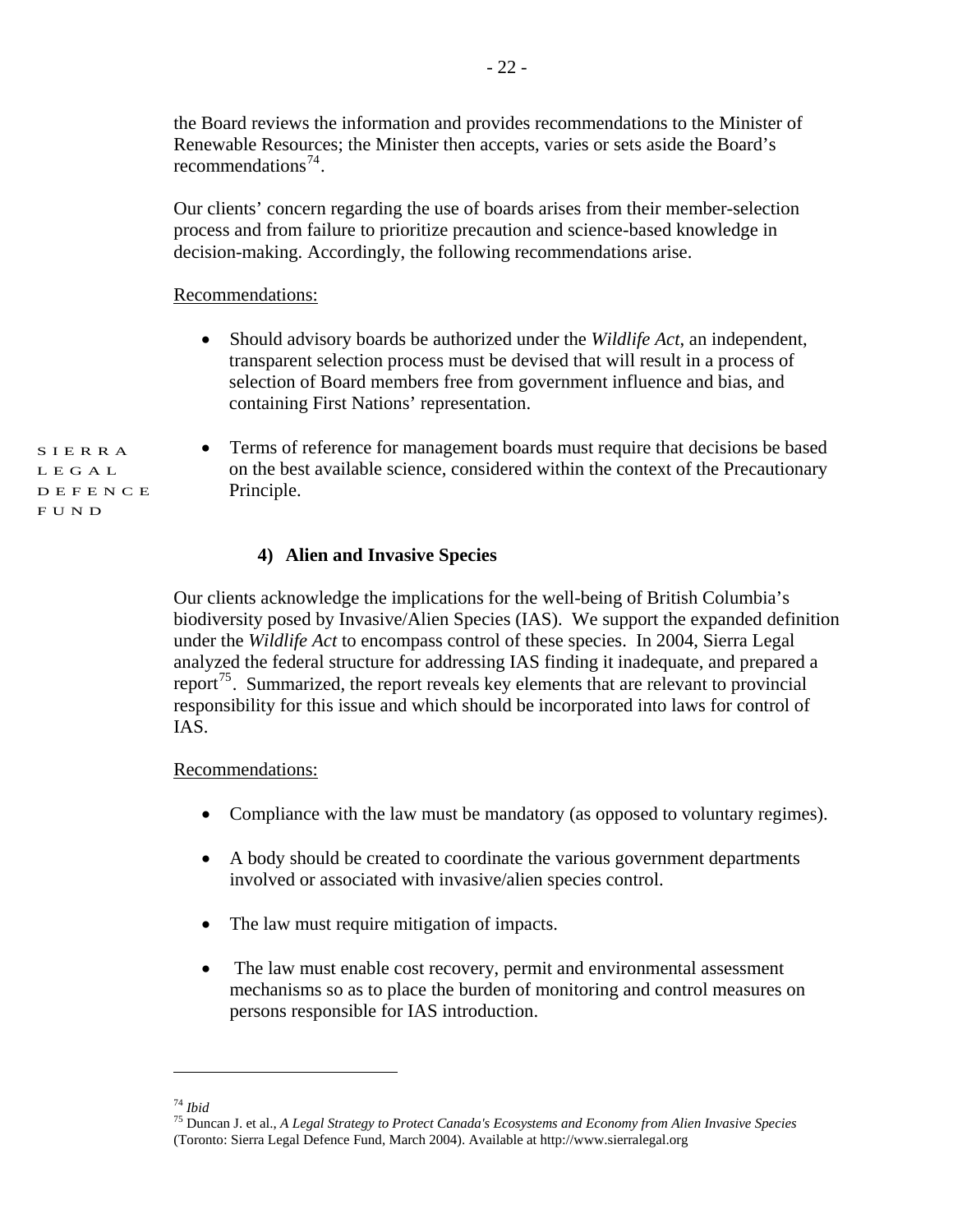• The law must require regular inventory and monitoring for invasive species.

# **5) Wildlife-Human Conflicts**

The Discussion Paper's proposals to address wildlife-human conflict are at odds with the conservation-first, principled approach our clients endorse. We do not agree that "limited capacity at the provincial or community level to encourage compliance" justifies the lack of appropriate laws and enforcement to control behaviour.

Our clients would like to see stronger powers to reduce the incidence of wildlife-human conflicts. Turning this responsibility over to hunters is not an acceptable solution.

# **a) Private citizens handling wildlife-human conflicts:**

SIERRA LEGAL DEFENCE

FUND

The Discussion Paper proposes changes to facilitate members of the public controlling "problem" wildlife, including by modifying hunting licenses to allow hunting "problem" wildlife on agricultural land, and being able to own and sell for profit the resulting carcasses. Our clients strongly disagree with these changes.

There is an inherent conflict of interest for hunters who, in controlling "problem" wildlife, gain economic reward through keeping the carcasses. While the Discussion Paper states that the bodies of such wildlife have "modest value,"<sup>[76](#page-22-0)</sup> this ignores the lucrative animal parts/traditional medicine trade. Further, having hunting licenses grant hunters permission to kill problem wildlife creates an unregulated hunt rather than one appropriately grounded in conservation-based management.

Even where keeping carcasses is not allowed, hunting of "problem" wildlife on agricultural land without appropriate oversight could encourage erroneous reports of damage by landowners who want to hunt and/or are unwilling to undertake reasonable measures to mitigate wildlife-human conflict on their land.

Further, as illustrated by the extended training period of Bear Response Officers, specialized knowledge is required to respond to animal-human conflict situations and judge when lethal means are required. This is certainly not the province of most hunters or other private citizens.

Lastly, with well-funded stewardship programs to educate and support agricultural producers and other types of landowners, conflicts could be resolved before any "problem" wildlife are shot. As landowners become responsible stewards and understand why wildlife has congregated on a parcel of land (e.g., last remaining travel corridor, shelter from adjacent land uses (highway, cut block, etc.)) or because the landowner partakes in predator control, wildlife-human conflict can be significantly reduced.

<span id="page-22-0"></span> $76$  At pg. 20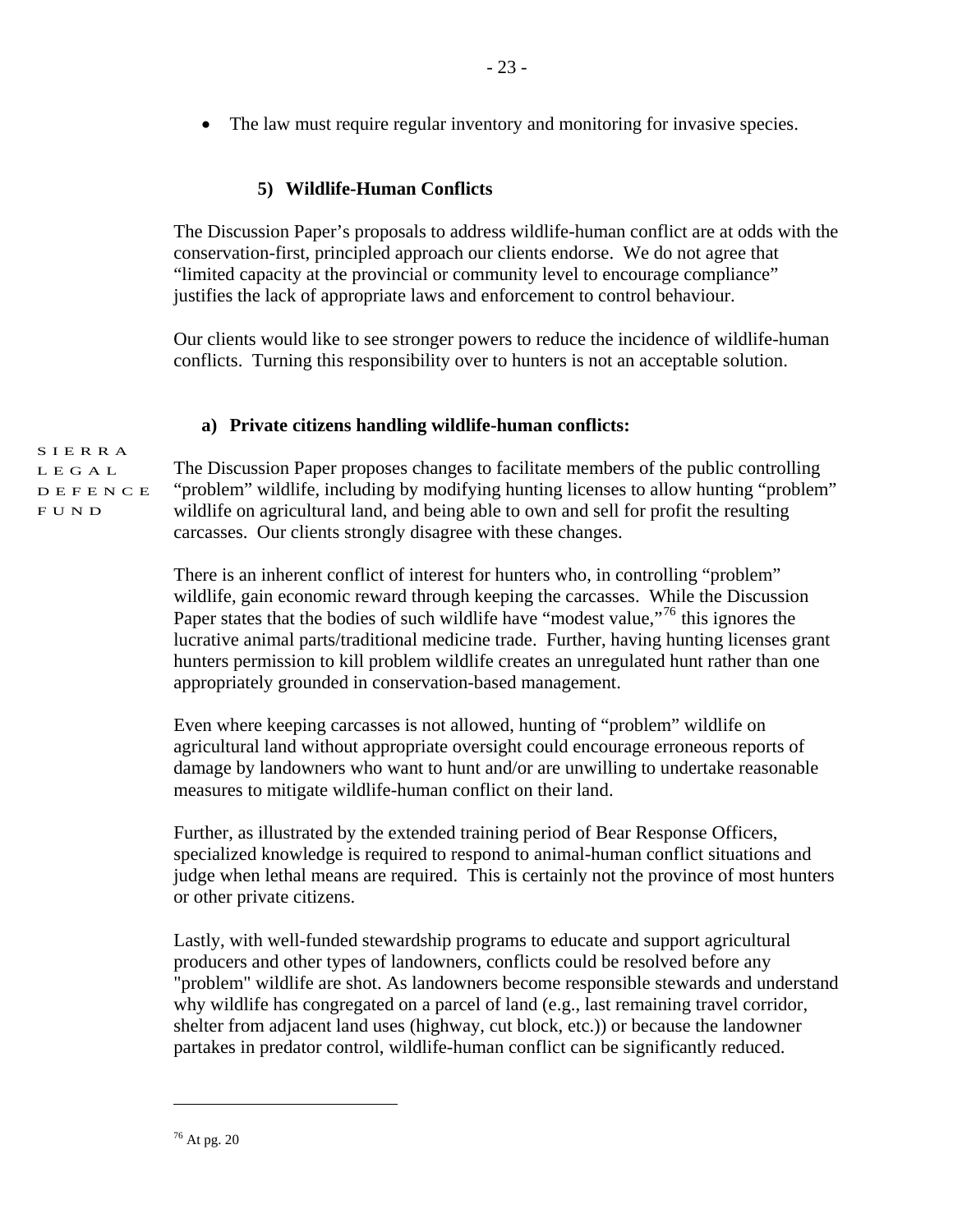#### Recommendations:

- First responders, such as Conservation Officer's (C.O.), should be responsible for assessing and, if necessary, killing problem wildlife. They alone have an incentive to work with the landowner to mitigate the conflict and reduce damage. Private citizens should not have this responsibility.
- Hunting of "problem" wildlife on agricultural land must not be allowed.
- Private ownership of carcasses from "problem" wildlife must not be allowed.
- The law must proactively seek to reduce wildlife-human conflict through stewardship programs/landowner education.

#### SIERRA **b) Dangerous Wildlife Protection Orders**

LEGAL DEFENCE

**FUND** 

The *Wildlife Act* lacks appropriate tools to manage residential garbage and other household substances that act as wildlife attractants. Section 33.1, and Section 88.1, the provision for Dangerous Wildlife Protection Orders (DWPO's), are the only *Wildlife Act* provisions available to C.O.s dealing with residential attractants. DWPO's were designed for industrial and commercial applications; Section 88.1 stipulates that the property owner be given a time interval at the end of which they must have removed the attractant.

The North Shore Black Bear Network, working closely with C.O.s and Bear Response Officers to survey the effectiveness of DWPO's for residential households in urbanwilderness interface areas, found them to be ineffective. Residents may comply with the order at the time, but after a few weeks about 20% of households backslide and the C.O. has to start the legal process again. The result is that a financial fine can never be laid, and there is thus no deterrent to re-offend for either the resident visited, or for neighbours not audited by the CO's. Since non-compliance by a small proportion of households is sufficient to keep dangerous wildlife species resident in a neighbourhood, there is an immediate need for an enforcement tool suitable for residential households.

The alternative to effective attractant management is often killing animals, or translocations which the discussion paper rightly states are not successful in solving the problem and which perturb recipient ecosystems in unknown ways.

Recommendations:

• The DWPO system must be replaced by compliance measures giving COs the authority to fine on the spot any person(s) who knowingly or unknowingly attracts wildlife, and the fines must be substantial.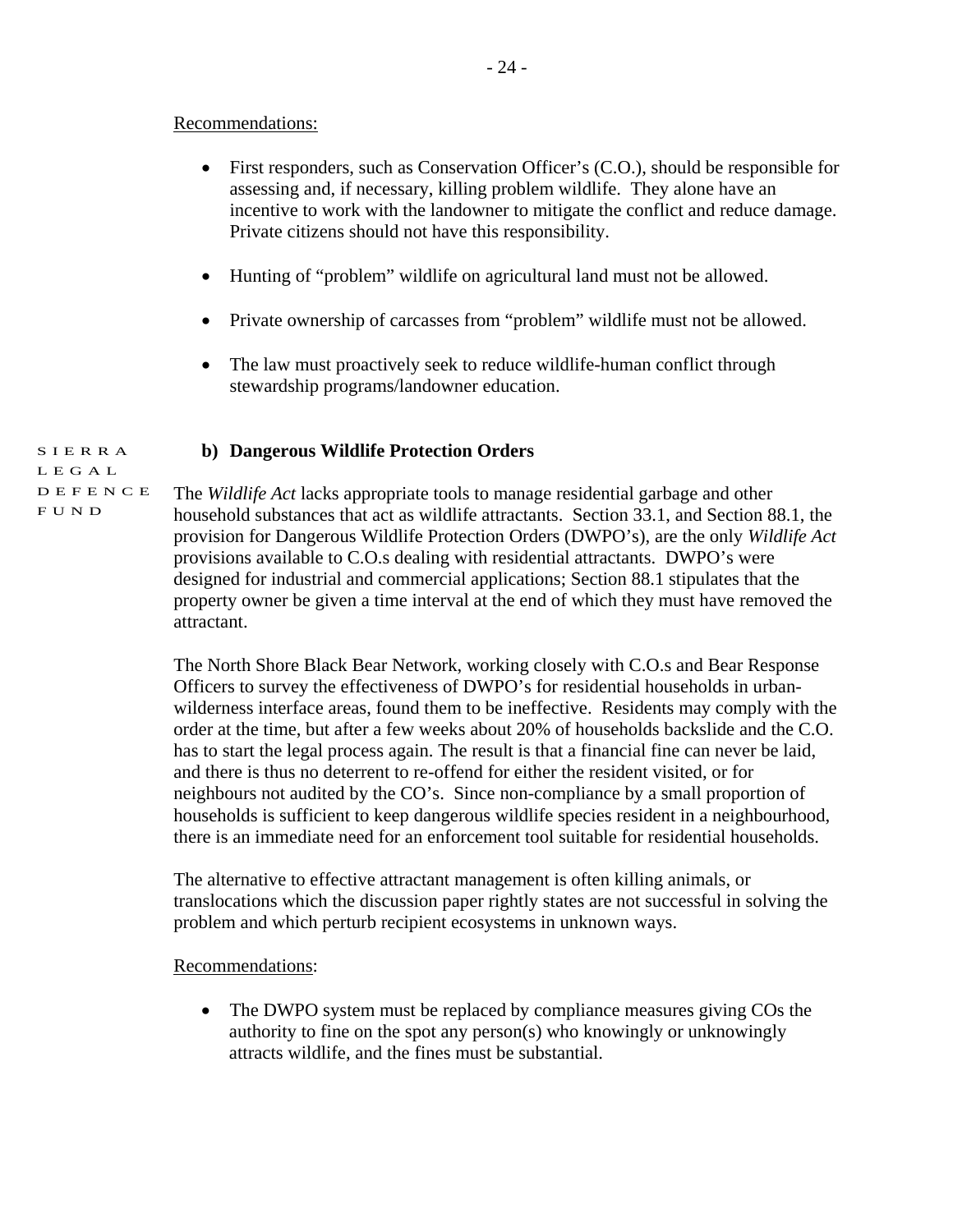• Provincial educational programs that have led to greatly increased educational efforts about attractants, especially in urban–wilderness areas; should be maintained or enhanced where necessary.

#### **Conclusion**

We look forward to working with the Government of British Columbia to ensure that our clients' concerns are addressed, beginning with our commitment to participate in much needed public hearings.

Sincerely yours,

Devon Page SIERRA Staff Lawyer

LEGAL DEFENCE FUND

Calvin Sandtown

Per M. Montes and C. Sandborn Environmental Law Clinic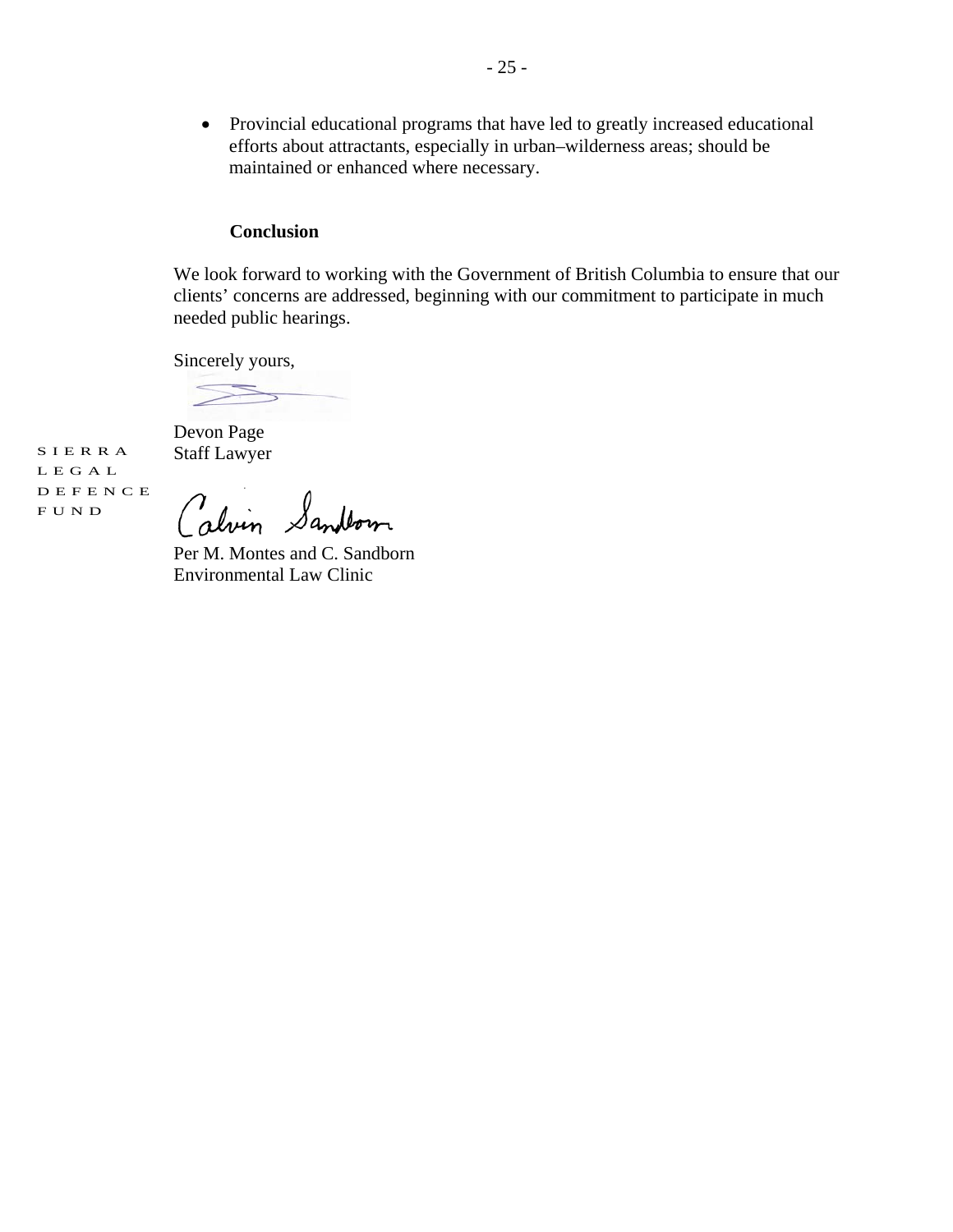# **Appendix - Summary of Recommendations for** *Wildlife Act* **Review**

# **I. This issue deserves public hearings**

### Recommendation:

• We recommend that public hearings be held as soon as possible regarding revision of the *Wildlife Act*.

# **II. Introductory Comments**

# Recommendations:

- We recommend that amendment of the *Wildlife Act* be complemented by a concurrent, thorough review and amendment of all of British Columbia's legislation that impacts our wildlife with the intention of creating an integrated and effective "conservation first" regulatory regime.
- Failing this, we recommend the *Wildlife Act* be amended, with consequential amendments to all of British Columbia's legislation that impacts our wildlife, to provide the Ministry of Environment with a veto over land use decisions made by other Ministries and programs that conflict with the objective of "maintaining and restoring the rich diversity and abundance of native wildlife species." Such a veto must extend to development on private lands.
- Hunting should not be allowed in Parks with the exception of First Nations' traditional use.

# **III. Specific comments on the Discussion Paper**

**1) BC needs to properly protect endangered species and their habitat** 

# Recommendations:

- Establish and complete conservation-based land-use planning across the province and prioritize according to need, particularly in species at risk "hotspots" such as the south island region of Vancouver Island, the Lower Mainland of southwestern B.C., the Rocky Mountain Trench and the Okanagan Valley.
- Complete a province-wide protected areas strategy that:
	- prioritizes protection of ecological integrity;
	- identifies and protects at risk species and their habitat;
	- protects the full range of ecosystem types;
	- maintains viable populations of native species;
	- sustains critical ecological services; and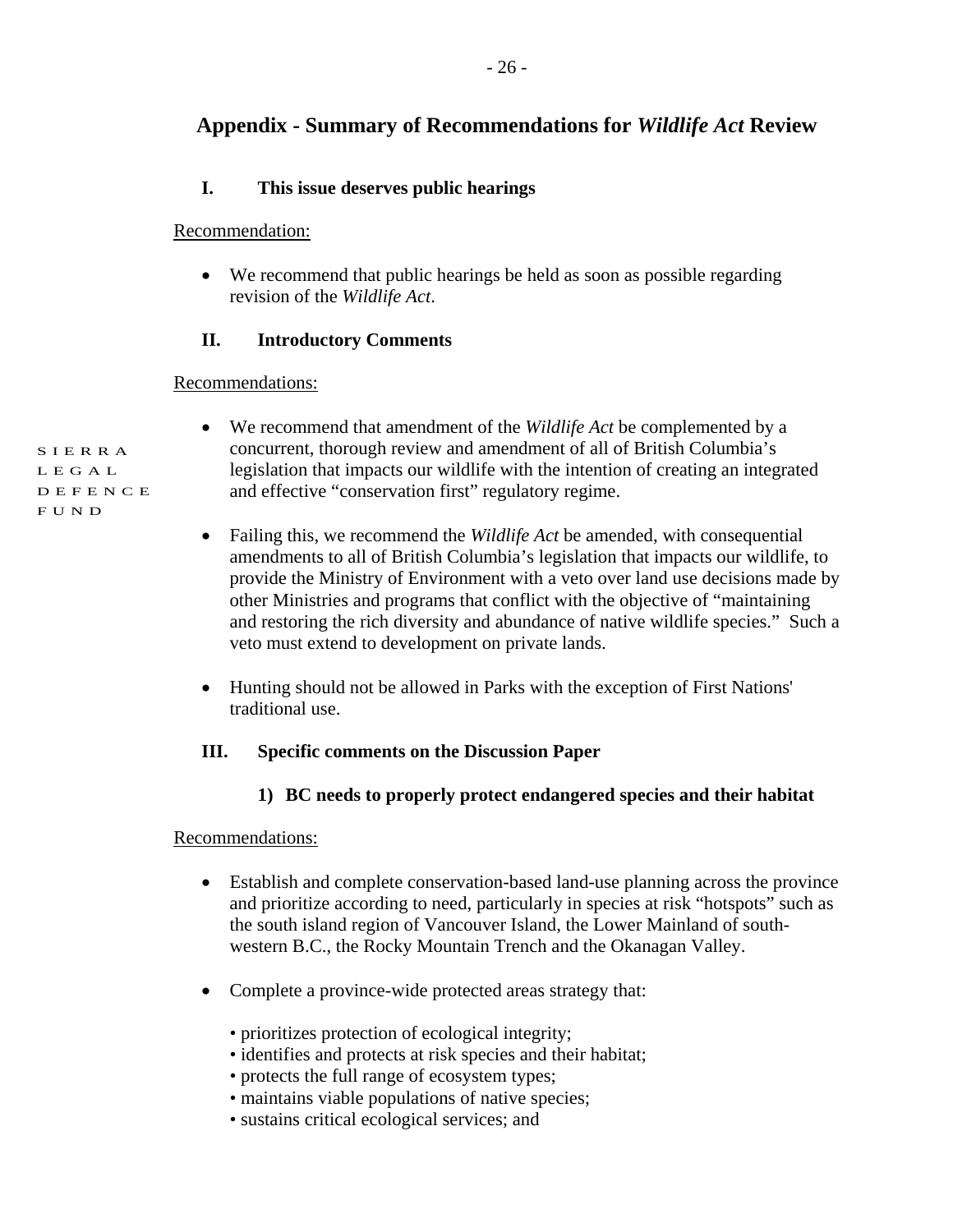|                                 | • is resilient in the face of global warming (discussed further below). <sup>77</sup>                                                                                                                                                                                                            |
|---------------------------------|--------------------------------------------------------------------------------------------------------------------------------------------------------------------------------------------------------------------------------------------------------------------------------------------------|
|                                 | This strategy should include a strategic plan for both Crown and Private land.                                                                                                                                                                                                                   |
| SIERRA                          | Properly fund the Conservation Data Centre of B.C. to fully monitor species at<br>risk in the province. Focused attention should be given to those wildlife groups<br>(e.g., fungi, lichens, insects and other invertebrates), whose presence and<br>conservation status is poorly known in B.C. |
|                                 | Create and fund an independent scientific committee <sup>78</sup> to examine the backlog of<br>species that are known to be at risk in the province and which thus may be<br>candidates for legal listing under new endangered species legislation.                                              |
|                                 | Repeal the Wildlife Amendment Act, 2004 and replace it with modern endangered<br>$\bullet$<br>species legislation either on a stand-alone basis or incorporated within a revised<br>Wildlife Act to ensure comprehensive protection.                                                             |
| L E G A L<br>DEFENCE<br>F U N D | Repeal laws such as the Forest and Range Practices Act (and regulations such as<br>the Government Actions Regulations) that are inconsistent with wildlife and<br>habitat preservation and restoration, and enact an integrated and effective<br>"conservation first" regulatory regime.         |

- 27 -

• Facilitate the preservation of privately-owned habitat by way of conservation easements, foster stewardship (see below) and encourage and establish increased funding for land trust and stewardship activities.

# **2) Climate Change and Biodiversity**

# Recommendations:

- The *Wildlife Act* must impose a duty on decision-makers to mitigate the shortterm and long-term effects of climate change on species.
- The *Wildlife Act* must impose a duty on government decision-makers to exercise their powers in a manner that applies the Precautionary Principle, requiring that, the greater our uncertainty (i.e., the lower our capacity to precisely define risk), the more cautious and "reversible" our management actions must be.<sup>[79](#page-26-2)</sup>
- The Act must require the identification and protection of habitat to ensure spatial connectivity of BC populations, harvested or not, with populations outside the province including north-south connecting populations in the United States. The law must protect sufficient habitat refuges and zones of connectivity between

<span id="page-26-2"></span><span id="page-26-1"></span><span id="page-26-0"></span><sup>(</sup>Washington: D.C. Island Press, 2000)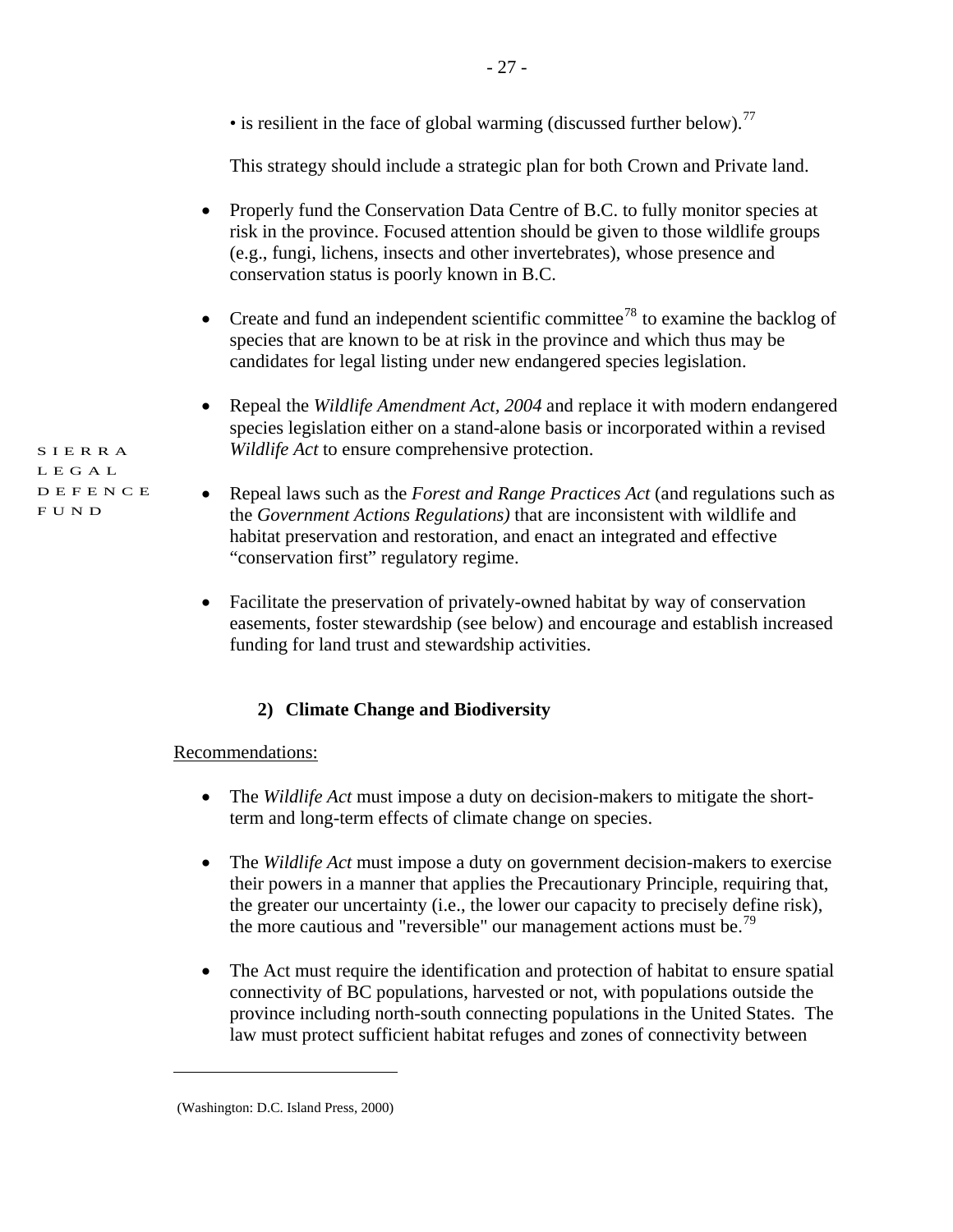such habitat, including up mountainsides and north-south. Decisions about what constitutes sufficient habitat to meet this need must explicitly acknowledge the high level of uncertainty under which these decisions are being made and proceed on a precautionary basis.

- Measures inconsistent with a precautionary approach, such as enhancing consumptive use or arbitrarily doubling the number of hunters in the absence of accurate wildlife population data, must be abandoned.
- The law must contain the mandatory requirement for review on a prompt and regular basis (3 years) to ensure that it effectively accommodates our growing understanding of the implications of climate change on wildlife.

# **3) Hunting Management**

SIERRA LEGAL Recommendations:

DEFENCE

- FUND
- The government must adopt a science-based approach to wildlife management: wildlife populations known to be in decline, or for which there are insufficient demographic data to determine risk status, must be excluded from hunting, even if they are not yet listed as "at risk".
- Measures to increase hunting, such as doubling the number of hunters, must be rejected unless sufficient data exist to confirm a sustainable harvest.

# **a) Increased Grizzly hunting contrary to the science**

#### Recommendations:

- The government must immediately implement the recommendations of the Grizzly Bear Scientific Panel on habitat protection and hunting management including creating permanent GBMAs large enough to maintain biologically viable and sustainable grizzly bear populations.
- Given the possibility of the extirpation of certain sub-populations of the species, a moratorium on the grizzly bear hunt must be initiated immediately.

#### **b) Hunting Access, Roads and Waterways: Failure to manage access**

Recommendations:

• Future law must incorporate stronger regulations, followed by constant enforcement, to control unsporting hunting, which uses planes and other vehicles.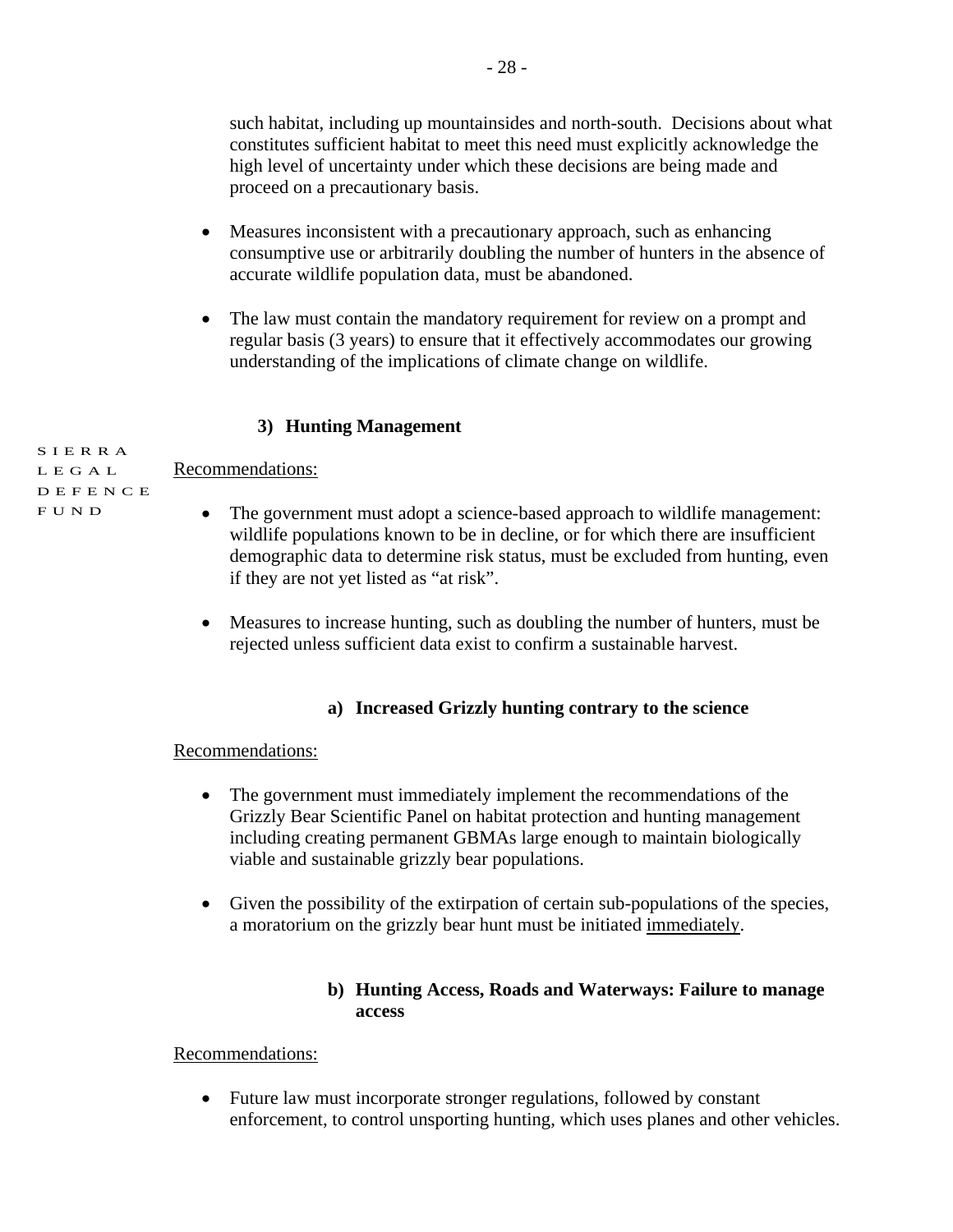- The integrated approach to wildlife management, recommended earlier, must include review, prior to approval, of the impact of prospective roads and other linear corridors on wildlife.
- The new Act must initiate a 'No Hunting' policy in habitat used by grizzlies along roads and rivers.

# **c) Limited Entry Hunting and Reporting**

#### Recommendations:

- Limited entry hunting must be allocated on the basis of science, using the Precautionary Principle.
- The new Act must ensure efficient, thorough and transparent measuring of wildlife kills to ensure reliable mortality statistics.

#### **d) Provide the resources needed to properly manage wildlife**

#### Recommendation:

• Funding for wildlife management officials must be restored and the contracting out of wildlife management eliminated where necessary expertise and scientific rigour cannot be assured.

#### **e) Privatization of Oversight - Guide Outfitting**

Recommendations:

- Do not delegate authority for wildlife management to individuals or organizations who may have real or perceived conflicts of interests.
- Allow Guide Outfitters, without penalty, to not hunt an allocation if they deem it unsustainable.

# **f) Wildlife Viewing**

Recommendation:

• BC must end its pro-hunting bias and must prioritize and invest in activities that are sustainable, particularly eco-tourism.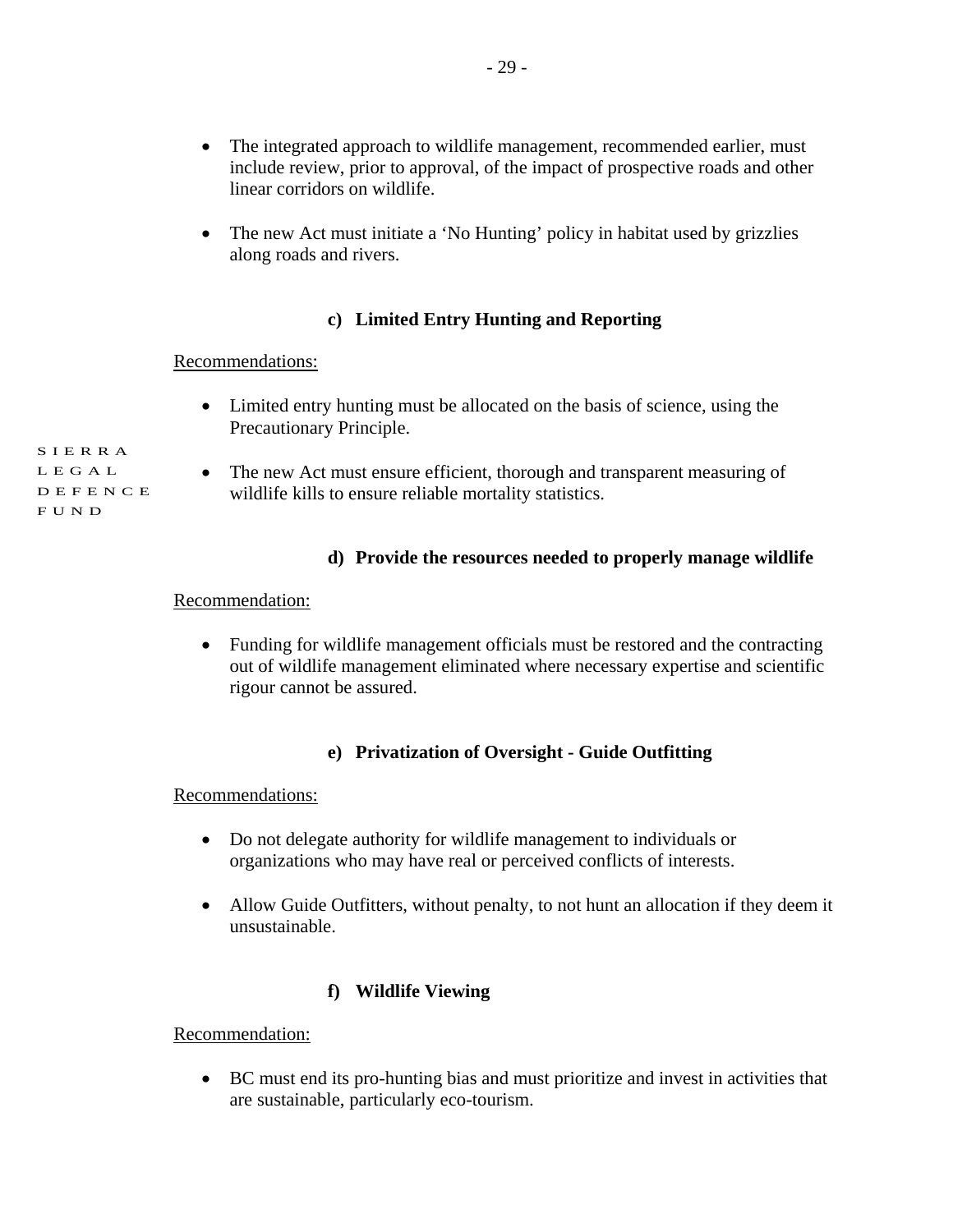# **g) Inventory: Inadequate Government Methods Used To Estimate Populations**

#### Recommendation:

• The government must conduct and properly fund accurate inventories and population estimates, peer reviewed by independent non-government biologists, prior to allocating quotas.

#### **h) 'Natural' Salmon Baiting**

#### Recommendations:

SIERRA LEGAL DEFENCE FUND

- Hunting where bears congregate to feed on salmon must be prohibited through the establishment of 'No Hunting' buffer zones in these areas.
	- Hunting of grizzlies on Pacific Coast near-shore islands must be prohibited.

# **i) Hound Hunting**

#### Recommendation:

• Hunting bears with dogs must not be permitted.

# **j) Wildlife Advisory Boards**

#### Recommendations:

- Should advisory boards be authorized under the *Wildlife Act*, an independent, transparent selection process must be devised that will result in a process of selection of Board members free from government influence and bias and contain First Nations' representation.
- Terms of reference for management boards must require that decisions be based on the best available science, considered within the context of the Precautionary Principle.

# **4) Alien and Invasive Species**

# Recommendations:

• Compliance with the law must be mandatory (as opposed to voluntary regimes).